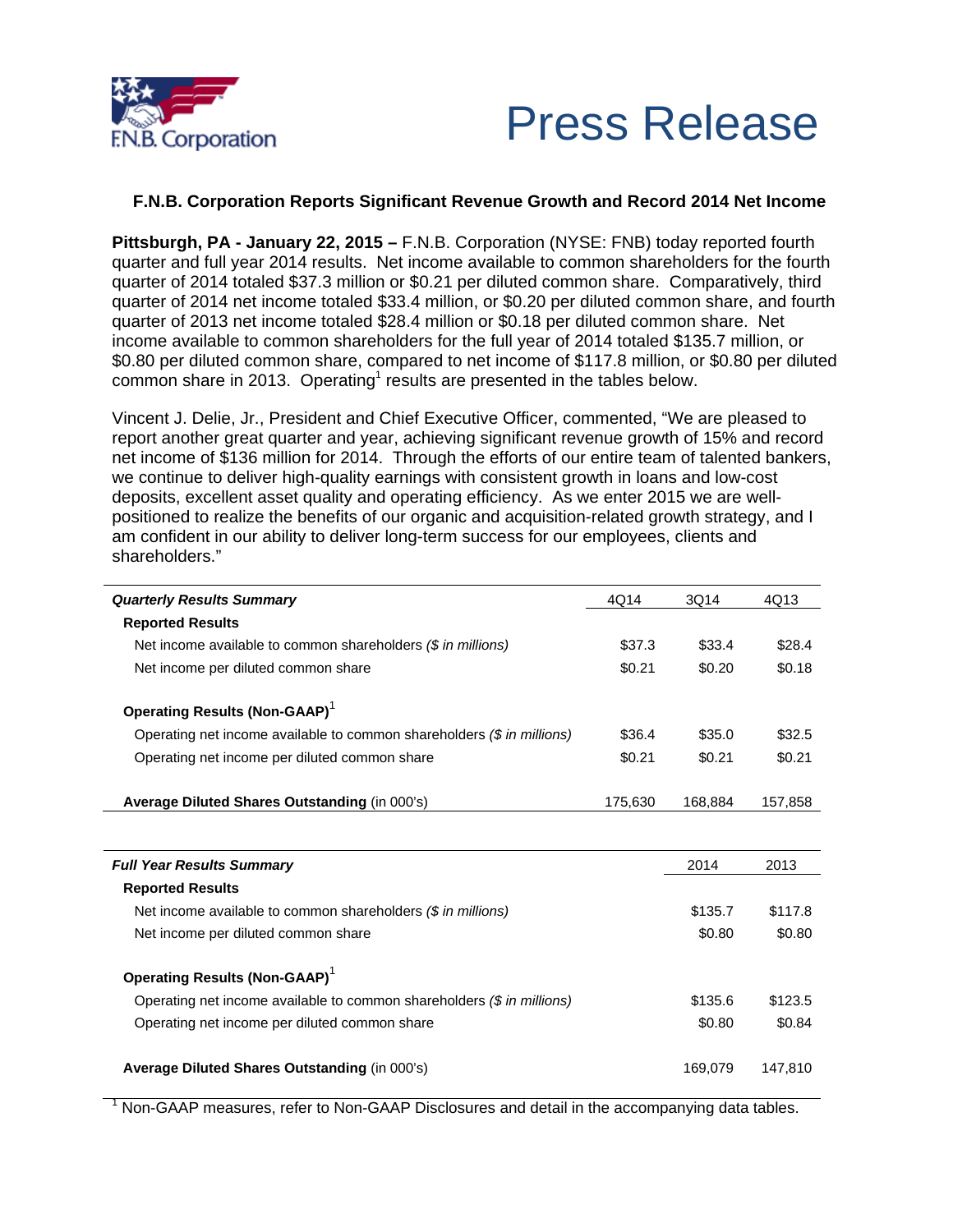

## **Fourth Quarter 2014 Highlights**

*(All comparisons to the prior quarter, except as noted; Organic growth in loans and deposits refers to growth excluding the benefit of initial balances acquired via an acquisition.)* 

- Organic growth in total average loans was \$280 million, or 10.3% annualized, with average commercial loan growth of \$93 million, or 6.0% annualized, average consumer loan growth of \$93 million, or 14.1% annualized, and average indirect auto loan growth of \$82 million.
- On an organic basis, average total deposits and customer repurchase agreements grew \$197 million or 6.4% annualized. Average transaction deposits and customer repurchase agreements grew organically \$286 million, or 12.0% annualized.
- The net interest margin was 3.54%, compared to 3.63% in the prior quarter, mainly reflecting lower benefit from accretable yield adjustments.
- The efficiency ratio improved to 56.1%, from 56.7% in the prior quarter and 57.8% in the year-ago quarter.
- Credit quality results reflect improved non-performing loan and delinquency levels. For the originated portfolio, non-performing loans and other real estate owned (OREO) to total loans and OREO improved 12 basis points to 1.13% and total originated delinquency improved 7 basis points to 0.99% at December 31, 2014. Net originated charge-offs were 0.17% annualized of total average originated loans, compared to 0.29% annualized in third quarter of 2014 and 0.30% annualized in the year-ago quarter.
- The tangible common equity to tangible assets ratio was 6.83% at December 31, 2014. The tangible book value per share increased \$0.08 to \$5.99 at December 31, 2014.

## **Fourth Quarter 2014 Results – Comparison to Prior Quarter**

*(All comparisons refer to the third quarter of 2014, except as noted)*

### Net Interest Income/Loans/Deposits

Net interest income on a fully taxable equivalent basis totaled \$125.4 million, increasing \$2.9 million, or 2.4%, reflecting average earning asset growth of \$690 million, or 5.1%, partially offset by lower accretable yield adjustments of \$2.1 million compared to prior quarter. The net interest margin was 3.54%, compared to 3.63% in the prior quarter, with six basis points of the narrowing due to the lower accretable yield adjustments. Excluding accretable yield adjustments, the fourth quarter net interest margin was 3.49%, compared to 3.52% in the third quarter of 2014.

Average loans totaled \$11.1 billion and increased \$545 million, or 20.5% annualized, as a result of the acquisition that was completed late in the third quarter of 2014 and average organic loan growth of \$280 million or 10.3% annualized. Organic growth in average commercial loans totaled \$93 million, or 6.0% annualized, and growth in average consumer loans (consisting of direct loans and consumer lines of credit) was strong at \$93 million or 14.1% annualized. Commercial and consumer loan growth continues to significantly benefit from the lending opportunities presented in FNB's three metropolitan markets. Average indirect auto loans increased \$82 million, reflecting continued increased volume and demand.

Average deposits and customer repurchase agreements totaled \$12.4 billion and increased \$467 million, or 15.5% annualized, and included average organic growth of \$197 million or 6.4% annualized. Consistent with prior quarters, growth in transaction deposits and customer repurchase agreements was partially offset by a decline in time deposits. On an organic basis, average total transaction deposits and customer repurchase agreements increased \$286 million or 12.0% annualized. Organic growth in average non-interest bearing deposits was \$94 million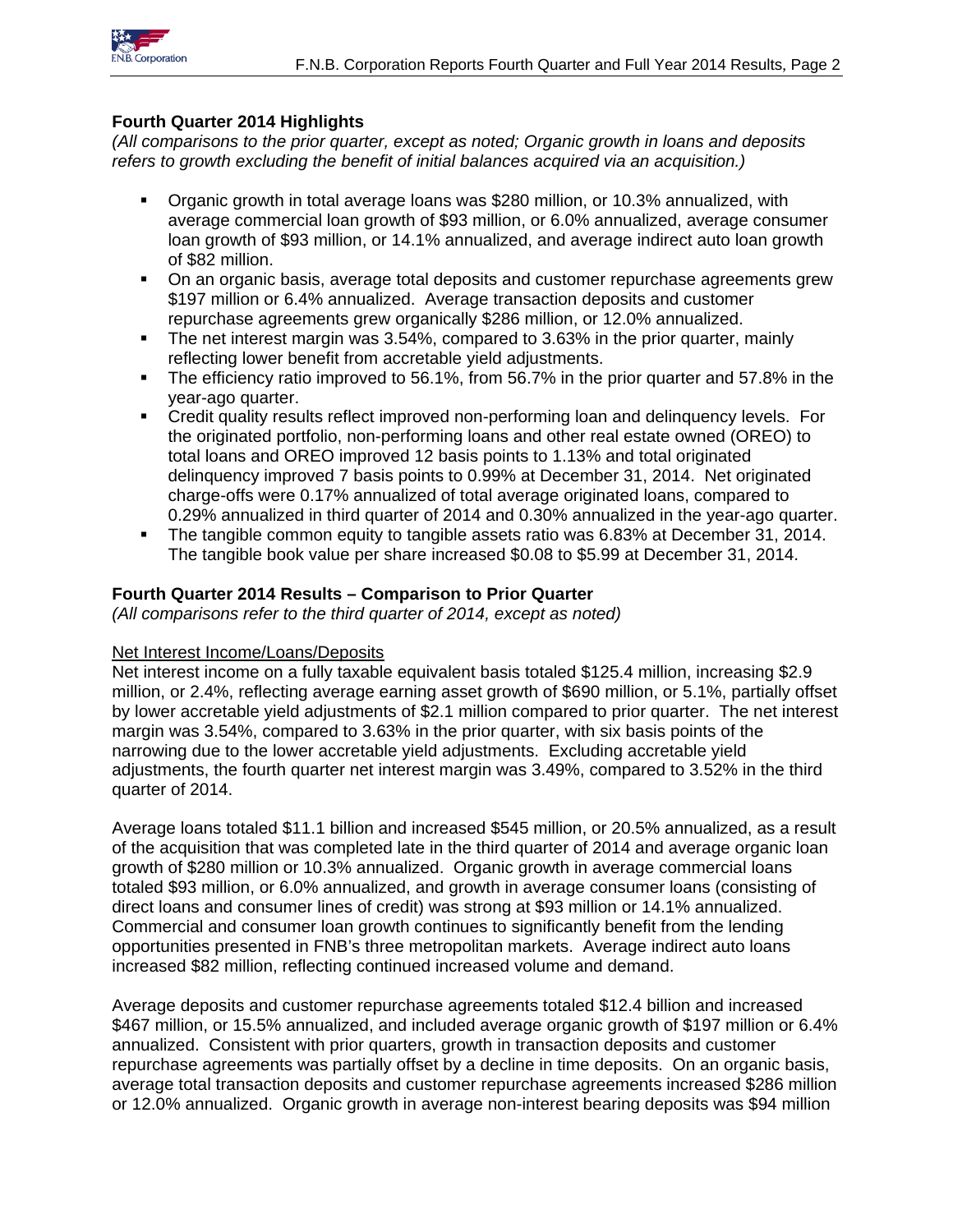

or 14.6% annualized, primarily reflecting growth in non-interest bearing business accounts and the benefit of seasonally higher balances. Total loans as a percentage of deposits and customer repurchase agreements was 92% at December 31, 2014.

## Non-Interest Income

Non-interest income totaled \$39.5 million, increasing \$1.9 million or 5.1%, and included a nonrecurring \$2.7 million gain, which was partially offset by \$0.9 million lower gain on sale of securities. Adjusting for these items, non-interest income was consistent with the prior quarter, with continued solid results in service charges, wealth management and insurance. Mortgage banking revenue improved slightly due to higher origination volume. Non-interest income represents 24% of total revenue.

## Non-Interest Expense

Non-interest expense totaled \$96.7 million, increasing \$0.8 million, or 0.8%, and included \$1.6 million of merger and severance costs, compared to \$2.5 million of merger and severance costs in the third quarter. Excluding merger and severance costs, non-interest expense increased \$1.8 million, or 1.9%, primarily due to increased OREO expense of \$1.1 million related to the disposition of non-strategic properties. The efficiency ratio improved to 56.1%, compared to 56.7% in the third quarter of 2014.

## Credit Quality

Credit quality metrics reflect an improvement in the ratio of non-performing loans and OREO to total loans and OREO of 8 basis points to 0.97% at December 31, 2014, and 12 basis points for the originated portfolio to 1.13%. Delinquency, defined as total originated past due and nonaccrual loans as a percentage of total originated loans, improved 7 basis points to 0.99% at December 31, 2014.

Net charge-offs for the fourth quarter totaled \$4.7 million, or 0.17% annualized of total average loans, compared to \$7.3 million or 0.28% annualized in the prior quarter. For the originated portfolio, net charge-offs as a percentage of average originated loans were 0.17% annualized, compared to 0.29% annualized in the prior quarter. For the originated portfolio, the allowance for loan losses to total originated loans was 1.22%, compared to 1.24% at September 30, 2014, with the slight decline directionally consistent with the quarter's credit quality performance. The ratio of the allowance for loan losses to total loans increased slightly to 1.12%, compared to 1.10%. The provision for loan losses decreased \$1.2 million to \$10.0 million. The ratio of the allowance for loan losses to total non-performing loans increased to 172.1%, compared to 149.0%, through a combination of the increased allowance and reduced levels of total nonperforming loans.

## **Full Year 2014 Results – Comparison to Prior Year**

*(All comparisons refer to full year 2013, except as noted)* 

*Results include the impact from the completion of the OBA Financial Services, Inc. (OBAF) acquisition completed on September 19, 2014, BCSB Bancorp, Inc. (BCSB) acquisition completed on February 15, 2014, PVF Capital Corp. (PVFC) on October 12, 2013 and Annapolis Bancorp, Inc. (ANNB) on April 6, 2013.* 

## Net Interest Income/Loans/Deposits

Net interest income on a fully taxable equivalent basis totaled \$473.2 million, increasing \$70.2 million or 17.4%. The net interest margin was 3.59%, compared to 3.65%. Average earning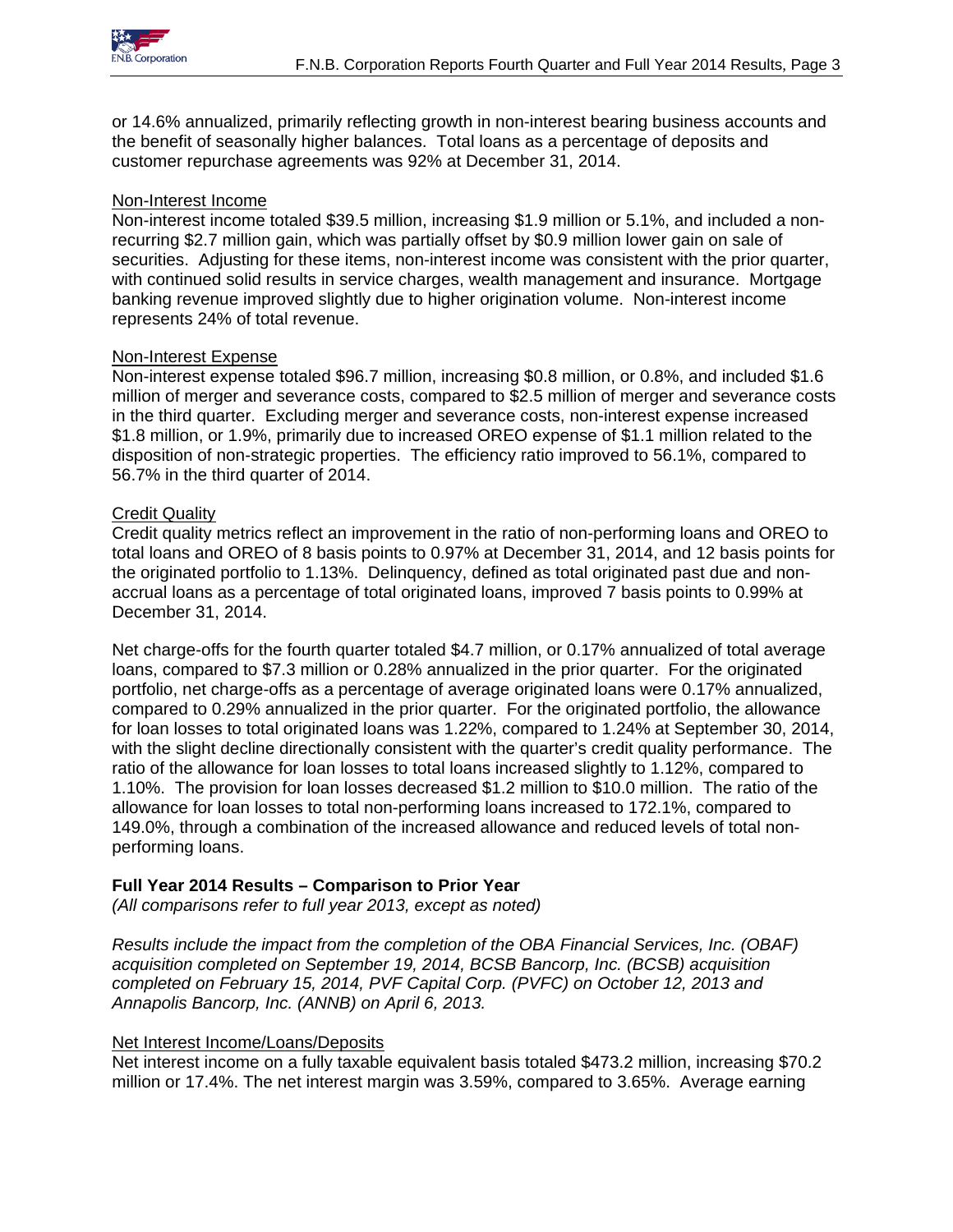assets grew \$2.1 billion, or 19.2%, through consistent organic loan growth and the benefit of acquisition-related growth.

Average loans totaled \$10.4 billion and increased \$1.7 billion, or 19.3%, reflecting strong organic average loan growth of \$824 million, or 9.0%, and loans added in the acquisitions. Growth in the commercial portfolio continued throughout 2014, with average balances growing organically \$466 million or 9.1%. Average organic consumer loan growth (consisting of direct loans and consumer lines of credit) was \$259 million or 11.4%. Average indirect auto loans increased \$137 million or 22.5%. Organic growth results reflect the benefit of the increased number of prospects from expansion markets and successful sales management.

Total average deposits and customer repurchase agreements totaled \$11.9 billion and increased \$1.4 billion or 13.5%, including average organic growth of \$209 million or 1.9%. Organic growth in low-cost transaction deposit accounts and customer repurchase agreements was \$526 million, or 6.3%, and was largely driven by organic growth in average non-interest bearing deposits of \$334 million or 16.2%.

## Non-Interest Income

Non-interest income totaled \$158.3 million, increasing \$22.5 million, or 16.6%, with 2014 including higher gains on the sale of securities of \$10.9 million. Organic and acquisition-related growth in service charges was offset by \$5.1 million in lower customer-related interchange service charges due to the Durbin Amendment that went into effect for FNB on July 1, 2013. Wealth management revenue (trust income and securities commissions) increased \$2.8 million, or 9.9%, reflecting organic growth, the benefit from the recent expansion into the Cleveland and Maryland markets, and improved market conditions. Higher customer swap fee revenue of \$2.9 million reflects strong organic commercial loan growth in 2014 and demand for these products given the interest rate environment. Also included in other non-interest income was a nonrecurring \$2.7 million gain during the fourth quarter of 2014.

## Non-Interest Expense

Non-interest expense totaled \$379.3 million, increasing \$41.1 million, or 12.1%, and included merger and severance costs of \$12.2 million, compared to \$8.2 million in 2013. Absent these merger and severance costs, non-interest expense increased \$37.1 million, or 11.3%, primarily attributable to the additional operating costs related to the expanded operations from recent acquisitions. The efficiency ratio improved to 57.2% from 58.9%.

# **Credit Quality**

Credit quality results reflect improvement over the prior year. The ratio of non-performing loans and OREO to total loans and OREO improved 27 basis points to 0.97%, and for the originated portfolio, the ratio of non-performing loans and OREO to total loans and OREO improved 31 basis points to 1.13%. Total originated delinquency, defined as total past due and non-accrual originated loans as a percentage of total originated loans, improved 29 basis points to 0.99% at December 31, 2014, reflecting an \$8.4 million, or 8.1%, reduction in total delinquency.

Net charge-offs totaled \$23.5 million, or 0.23% annualized of total average loans, compared to \$24.7 million or 0.28% annualized. For the originated portfolio, net charge-offs were \$21.0 million or 0.24% annualized of total average originated loans, compared to \$21.5 million or 0.28% annualized. The ratio of the allowance for loan losses to total originated loans was 1.22% at December 31, 2014, compared to 1.29% at December 31, 2013, with the change directionally consistent with the performance of the portfolio. The provision for loan losses totaled \$38.6 million, compared to \$31.1 million in the prior-year period primarily due to the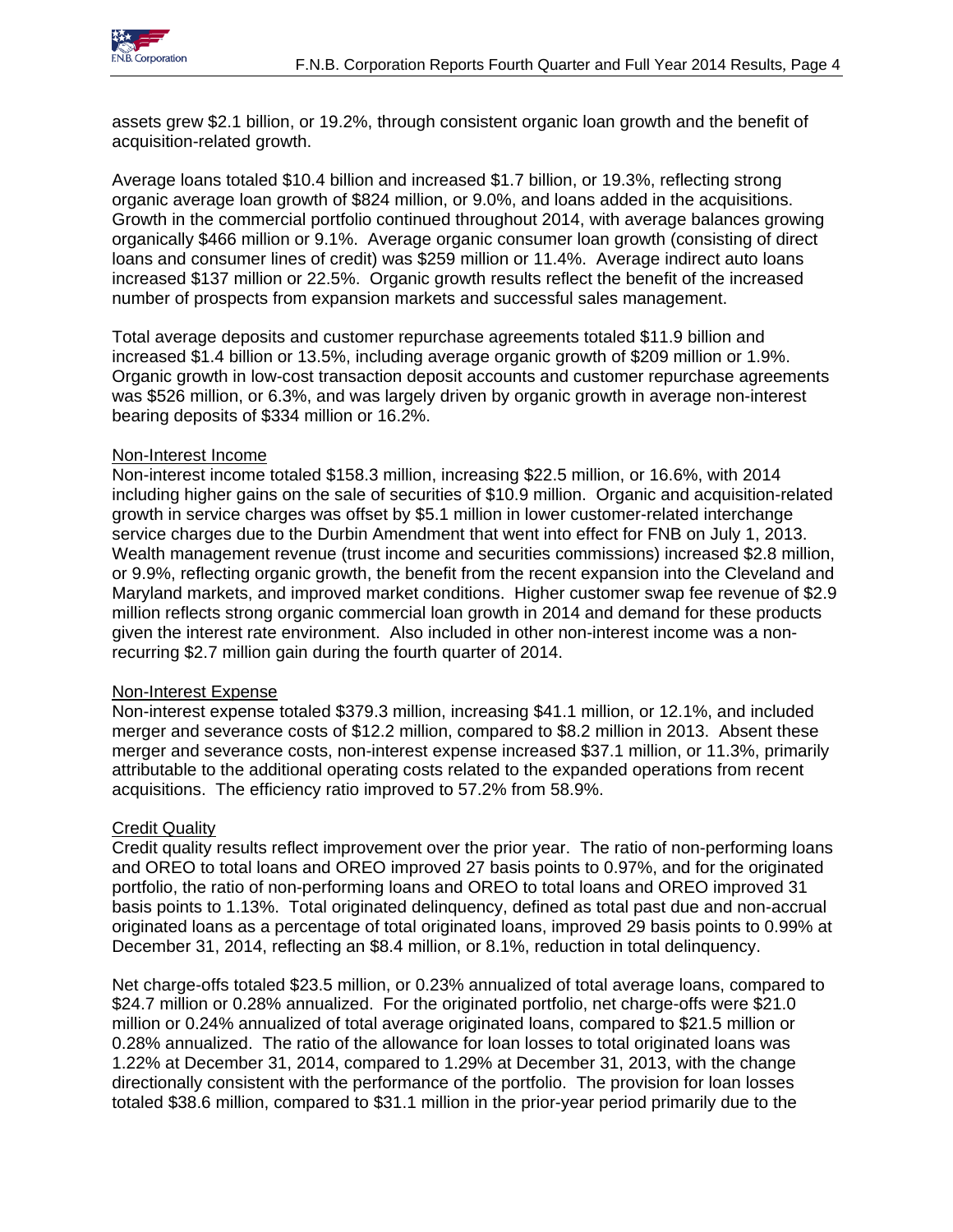

strong organic loan growth.

## **Capital Position**

The tangible common equity to tangible assets ratio (non-GAAP measure) was 6.83%, compared to 6.89% and 6.71% at September 30, 2014 and December 31, 2013, respectively. The tangible book value per common share (non-GAAP measure) increased to \$5.99, from \$5.91 and \$5.38 at September 30, 2014 and December 31, 2013, respectively. The common dividend payout ratio for the full year of 2014 was 59.9%.

The Corporation's capital levels at December 31, 2014, continue to exceed federal bank regulatory agency "well capitalized" thresholds as the estimated total risk-based capital ratio was 12.3%, the estimated tier 1 risk-based capital ratio was 11.0% and the estimated leverage ratio was 8.4%.

## **Conference Call**

F.N.B. Corporation will host a conference call to discuss fourth quarter and full year 2014 financial results on Thursday, January 22, 2015, at 10:00 a.m. Eastern Time. Participating callers may access the call by dialing (866) 652-5200 or (412) 317-6060 for international callers. The Webcast and presentation materials may be accessed through the "Shareholder and Investor Relations" section of the Corporation's Web site at www.fnbcorporation.com.

A replay of the call will be available shortly after the completion of the call on the day of the call until midnight ET on Thursday, January 29, 2015. The replay can be accessed by dialing (877) 344-7529 or (412) 317-0088 for international callers; the conference replay access code is 10058502. The call transcript and Webcast will be available on the "Shareholder and Investor Relations" section of F.N.B. Corporation's Web site at www.fnbcorporation.com.

### **About F.N.B. Corporation**

F.N.B. Corporation (NYSE: FNB), headquartered in Pittsburgh, Pennsylvania, is a diversified financial services company operating in six states and three major metropolitan areas. It holds a top retail deposit market share in Pittsburgh, PA, Baltimore, MD, and Cleveland, OH. The Company has total assets of \$16.1 billion and more than 280 banking offices throughout Pennsylvania, Maryland, Ohio and West Virginia. F.N.B. provides a full range of commercial banking, consumer banking and wealth management solutions through its subsidiary network which is led by its largest affiliate, First National Bank of Pennsylvania, founded in 1864. Commercial banking solutions include corporate banking, small business banking, investment real estate financing, international banking, business credit, capital markets and lease financing. The consumer banking segment provides a full line of consumer banking products and services including deposit products, mortgage lending, consumer lending and a complete suite of mobile and online banking services. F.N.B.'s wealth management services include asset management, private banking and insurance. The Company also operates Regency Finance Company, which has more than 70 consumer finance offices in Pennsylvania, Ohio, Kentucky and Tennessee. The common stock of F.N.B. Corporation trades on the New York Stock Exchange under the symbol "FNB" and is included in Standard & Poor's SmallCap 600 Index with the Global Industry Classification Standard (GICS) Regional Banks Sub-Industry Index. Customers, shareholders and investors can learn more about this regional financial institution by visiting the F.N.B. Corporation web site at www.fnbcorporation.com.

## **Cautionary Statement Regarding Forward-looking Information**

We make statements in this press release and related conference call, and may from time to time make other statements, regarding our outlook for earnings, revenues, expenses, capital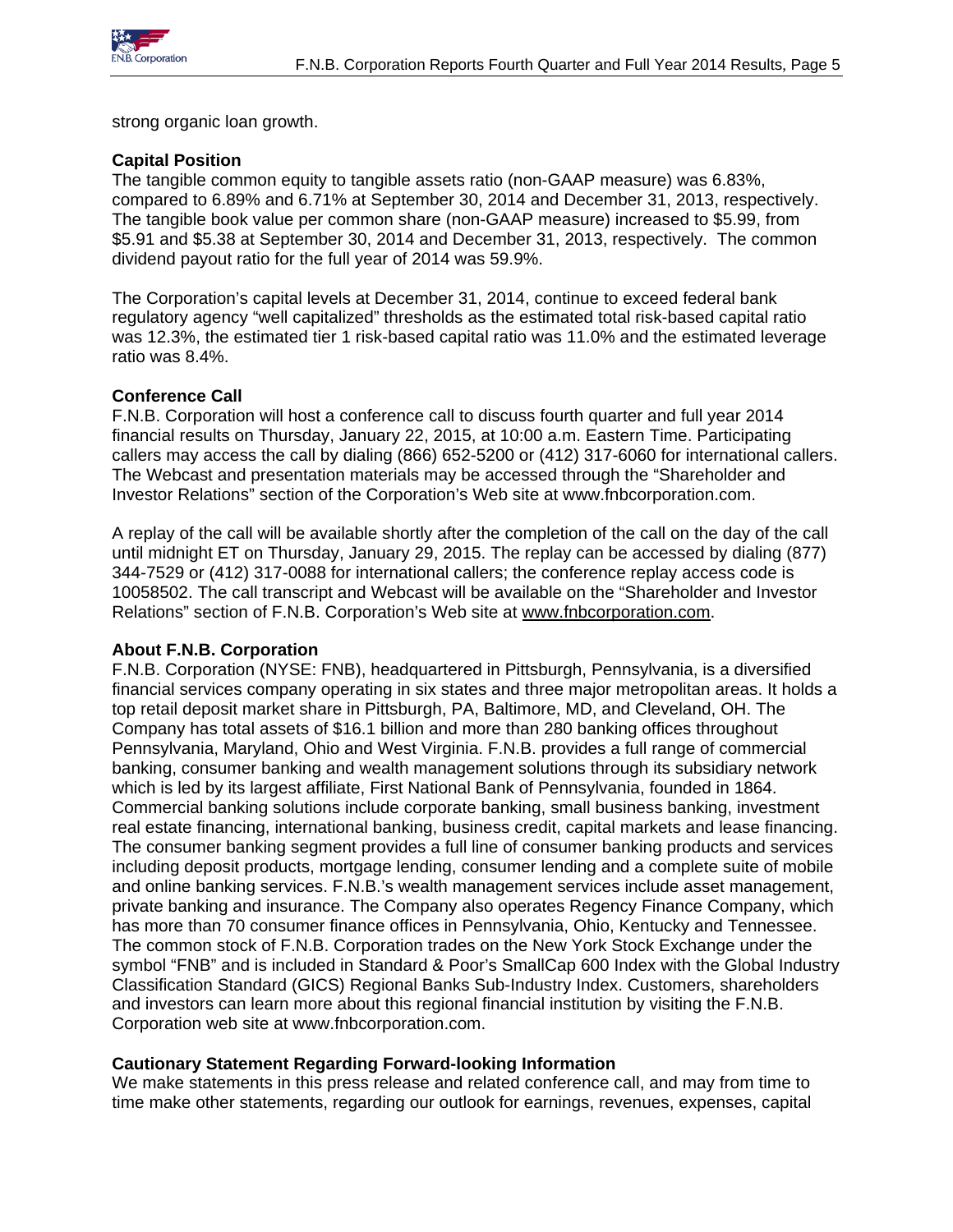

levels, liquidity levels, asset levels, asset quality and other matters regarding or affecting F.N.B. Corporation and its future business and operations that are forward-looking statements within the meaning of the Private Securities Litigation Reform Act. Forward-looking statements are typically identified by words such as "believe," "plan," "expect," "anticipate," "see," "look," "intend," "outlook," "project," "forecast," "estimate," "goal," "will," "should" and other similar words and expressions. Forward-looking statements are subject to numerous assumptions, risks and uncertainties, which change over time.

Forward-looking statements speak only as of the date made. We do not assume any duty and do not undertake to update forward-looking statements. Actual results or future events could differ, possibly materially, from those anticipated in forward-looking statements, as well as from historical performance.

Our forward-looking statements are subject to the following principal risks and uncertainties:

- Our businesses, financial results and balance sheet values are affected by business and economic conditions, including the following:
	- Changes in interest rates and valuations in debt, equity and other financial markets.
	- Disruptions in the liquidity and other functioning of U.S. and global financial markets.
	- The impact of federal regulated agencies that have oversight or review of F.N.B. Corporation's business and securities activities.
	- Actions by the Federal Reserve, U.S. Treasury and other government agencies, including those that impact money supply and market interest rates.
	- Changes in customers', suppliers' and other counterparties' performance and creditworthiness which adversely affect loan utilization rates, delinquencies, defaults and counterparty ability to meet credit and other obligations.
	- Slowing or reversal of the rate of growth in the economy and employment levels and other economic factors that affect our liquidity and the performance of our loan portfolio, particularly, in the markets in which we operate.
	- Changes in customer preferences and behavior, whether due to changing business and economic conditions, legislative and regulatory initiatives, or other factors.
- Legal and regulatory developments could affect our ability to operate our businesses, financial condition, results of operations, competitive position, reputation, or pursuit of attractive acquisition opportunities. Reputational impacts could affect matters such as business generation and retention, liquidity, funding, and ability to attract and retain management. These developments could include:
	- Changes resulting from legislative and regulatory reforms, including broad-based restructuring of financial industry regulation; changes to laws and regulations involving tax, pension, bankruptcy, consumer protection, and other industry aspects; and changes in accounting policies and principles. We will continue to be impacted by extensive reforms provided for in the Dodd-Frank Wall Street Reform and Consumer Protection Act and otherwise growing out of the recent financial crisis, the precise nature, extent and timing of which, and their impact on us, remains uncertain.
	- Results of the regulatory examination and supervisory process.
	- Changes to regulations governing bank capital and liquidity standards, including due to the Dodd-Frank Act, Volcker rule and Basel III initiatives.
	- **IMPACT ON BUS AND FIGUREY 10 ATTLE 10 FIGUREY 10 FIGUREY 10 FIGUREY 10 FIGUREY 10 FIGUREY 10 FIGUREY 10 FIGUREY 10 FIGUREY 10 FIGUREY 10 FIGUREY 10 FIGUREY 10 FIGUREY 10 FIGUREY 10 FIGUREY 10 FIGUREY 10 FIGUREY 10 FIGUREY** rights in intellectual property, the adequacy of our intellectual property protection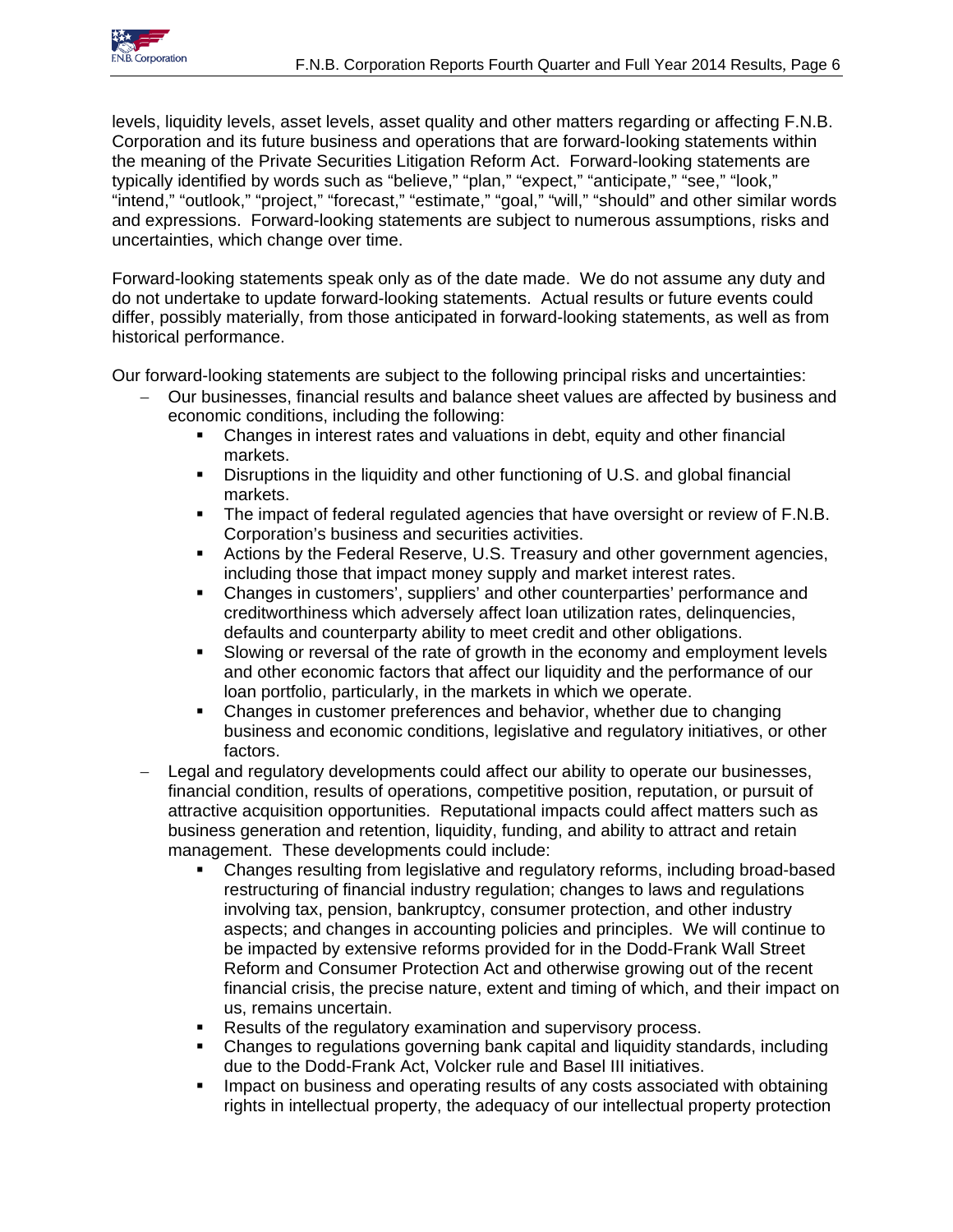

in general and our operational or security systems or infrastructure, or those of third-party vendors or other service providers and rapid technological developments and changes.

- Business and operating results are affected by judgments and assumptions in our analytical and forecasting models and our reliance on the advice of experienced outside advisors and our ability to identify and effectively manage risks inherent in our businesses, including, where appropriate, through effective use of third-party insurance, derivatives, swaps, and capital management techniques, and to meet evolving regulatory capital standards.
- As demonstrated by our acquisitions, we grow our business in part by acquiring, from time to time, other financial services companies, financial services assets and related deposits. These acquisitions often present risks and uncertainties, including, the possibility that the transaction cannot be consummated; regulatory issues; cost or difficulties involved in integration and conversion of the acquired businesses after closing; inability to realize expected cost savings, efficiencies and strategic advantages; the extent of credit losses in acquired loan portfolios; the extent of deposit attrition; and the potential dilutive effect to our current shareholders.
- Competition can have an impact on customer acquisition, growth and retention and on credit spreads and product pricing, which can affect market share, deposits and revenues. Industry restructuring in the current environment could also impact our business and financial performance through changes in counterparty creditworthiness and performance, and the competitive and regulatory landscape. Our ability to anticipate and respond to technological changes can also impact our ability to respond to customer needs and meet competitive demands.
- Business and operating results can also be affected by widespread disasters, dislocations, terrorist activities, cyber-attacks or international hostilities through their impacts on the economy and financial markets.

We provide greater detail regarding some of these factors in our 2013 Form 10-K and 2014 Form 10-Q's, including the Risk Factors section of those reports, and our subsequent SEC filings. Our forward-looking statements may also be subject to other risks and uncertainties, including those we may discuss elsewhere in this news release or in SEC filings, accessible on the SEC's website at www.sec.gov and on our corporate website at www.fnbcorporation.com. We have included these web addresses as inactive textual references only. Information on these websites is not part of this document.

# # #

**Analyst/Institutional Investor Contact:** Cynthia Christopher, 724-983-3429, 330-507-8723 (cell) christoc@fnb-corp.com

> **Media Contact**: Jennifer Reel, 724-983-4856, 724-699-6389 (cell) reel@fnb-corp.com

## DATA SHEETS FOLLOW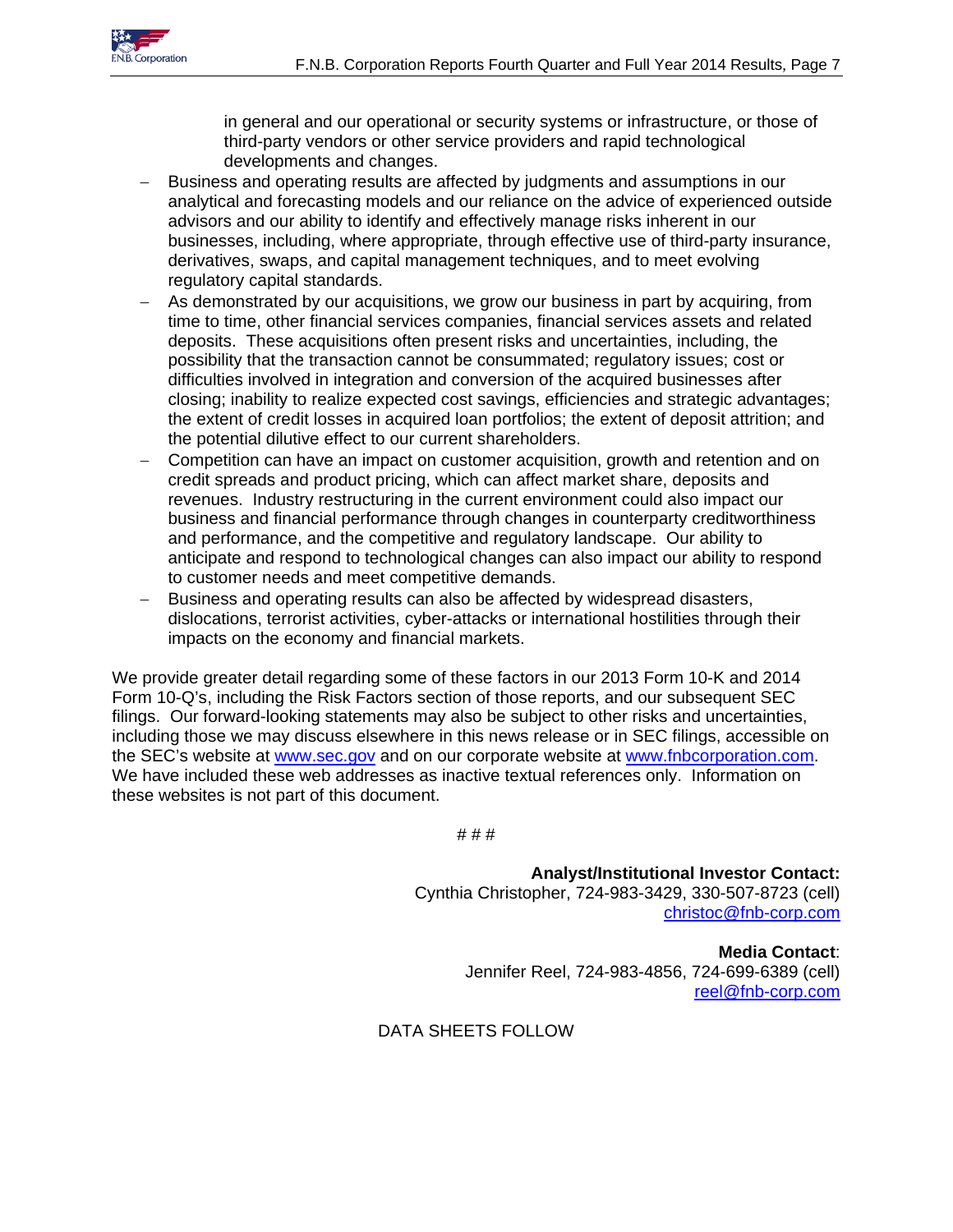#### **F.N.B. CORPORATION**

|                                                                          |                  |                  |                  | 4Q14 -     | 4Q14 -      |
|--------------------------------------------------------------------------|------------------|------------------|------------------|------------|-------------|
|                                                                          | 2014             |                  | 2013             | 3Q14       | 4Q13        |
|                                                                          | Fourth           | Third            | Fourth           | Percent    | Percent     |
| <b>Statement of earnings</b>                                             | Quarter          | Quarter          | Quarter          | Variance   | Variance    |
| Interest income                                                          | \$135,097        | \$131,566        | \$117,637        | 2.7        | 14.8        |
| Interest expense                                                         | 11,436           | 10,947           | 10,691           | 4.5        | 7.0         |
| Net interest income                                                      | 123,661          | 120,619          | 106,946          | 2.5        | 15.6        |
| Taxable equivalent adjustment                                            | 1,696            | 1,790            | 1,704            | $-5.2$     | $-0.5$      |
| Net interest income (FTE) (1)                                            | 125,357          | 122.409          | 108,650          | 2.4        | 15.4        |
| Provision for loan losses                                                | 10,040           | 11,197           | 8,366            | $-10.3$    | 20.0        |
| Net interest income after provision (FTE)                                | 115,317          | 111,212          | 100,284          | 3.7        | 15.0        |
| Impairment losses on securities                                          | $\overline{0}$   | 0                | (27)             | n/m        | n/m         |
| Non-credit related losses on securities not                              |                  |                  |                  |            |             |
| expected to be sold (recognized in other                                 |                  |                  |                  |            |             |
| comprehensive income)                                                    | 0                | 0                | 0                | n/m        | n/m         |
| Net impairment losses on securities                                      | $\overline{0}$   | $\overline{0}$   | (27)             | n/m        | n/m         |
| Service charges                                                          | 17,815           | 17,742           | 16,805           | 0.4        | 6.0         |
| Trust income                                                             | 4,871            | 4,868            | 4,323            | 0.1        | 12.7        |
| Insurance commissions and fees                                           | 3,953            | 4,169            | 3,979            | $-5.2$     | $-0.7$      |
| Securities commissions and fees                                          | 2,928            | 3,132            | 2,921            | $-6.5$     | 0.2         |
| Mortgage banking                                                         | 1,485            | 1,078            | 369              | 37.7       | 302.5       |
| Gain on sale of securities                                               | 302              | 1,178            | 51               | n/m        | n/m         |
| Other                                                                    | 8,108            | 5,385            | 4,238            | 50.6       | 91.3        |
| Total non-interest income                                                | 39,462           | 37,552           | 32,659           | 5.1        | 20.8        |
| Salaries and employee benefits                                           | 48,008           | 48,981           | 47,710           | $-2.0$     | 0.6         |
| Occupancy and equipment                                                  | 15,541           | 15,359           | 14,006           | 1.2        | 11.0        |
| FDIC insurance                                                           | 3,659            | 3,206            | 1,995            | 14.1       | 83.4        |
| Amortization of intangibles                                              | 2,518            | 2,455            | 2,344            | 2.6        | 7.4         |
| Other real estate owned                                                  | 1,883            | 816              | 1,926            | 130.8      | $-2.2$      |
|                                                                          |                  |                  | 3,999            | n/m        | n/m         |
| Merger and severance-related                                             | 1,557            | 2,513            |                  |            |             |
| Other<br>Total non-interest expense                                      | 23,490<br>96,656 | 22,517<br>95,847 | 20,088<br>92,068 | 4.3<br>0.8 | 16.9<br>5.0 |
|                                                                          |                  |                  |                  |            |             |
| Income before income taxes                                               | 58,123           | 52,917           | 40,875           | 9.8        | 42.2        |
| Taxable equivalent adjustment                                            | 1,696            | 1,790            | 1,704            | $-5.2$     | $-0.5$      |
| Income taxes                                                             | 17,123           | 15,736           | 10,732           | 8.8        | 59.5        |
| Net income                                                               | 39.304           | 35,391           | 28,439           | 11.1       | 38.2        |
| Preferred stock dividends                                                | 2,010            | 2,010            | 0                |            |             |
| Net income available to common stockholders                              | \$37,294         | \$33,381         | \$28,439         | 11.7       | 31.1        |
| Earnings per common share:                                               |                  |                  |                  |            |             |
| Basic                                                                    | \$0.21           | \$0.20           | \$0.18           | 5.0        | 16.7        |
| <b>Diluted</b>                                                           | \$0.21           | \$0.20           | \$0.18           | 5.0        | 16.7        |
| <b>Non-GAAP Operating Results:</b>                                       |                  |                  |                  |            |             |
| Operating net income available to common stockholders:                   |                  |                  |                  |            |             |
| Net income available to common stockholders                              | \$37,294         | \$33,381         | \$28,439         |            |             |
| Net gain on sale of pooled TPS and other securities, net of tax          | 0                | 0                | 0                |            |             |
| (Gain) loss on extinguishment of debt, net of tax                        | $\mathbf 0$      | 0                | 1,412            |            |             |
| Merger and severance costs, net of tax                                   | 1,012            | 1,633            | 2,599            |            |             |
| Other net non-recurring items                                            | (1,889)          | 0                | 0                |            |             |
| Operating net income available to common stockholders                    | \$36,417         | \$35,014         | \$32,450         | 4.0        | 12.2        |
|                                                                          |                  |                  |                  |            |             |
| Operating diluted earnings per common share:                             |                  |                  |                  |            |             |
| Diluted earnings per common share                                        | \$0.21           | \$0.20           | \$0.18           |            |             |
| Effect of net gain on sale of pooled TPS and other securities, net of ta | 0.00             | 0.00             | 0.00             |            |             |
| Effect of (gain) loss on extinguishment of debt, net of tax              | 0.00             | 0.00             | 0.01             |            |             |
| Effect of merger and severance costs, net of tax                         | 0.01             | 0.01             | 0.02             |            |             |
| Effect of other net non-recurring items                                  | (0.01)           | 0.00             | 0.00             |            |             |
| Operating diluted earnings per common share                              | \$0.21           | \$0.21           | \$0.21           | 0.0        | 0.0         |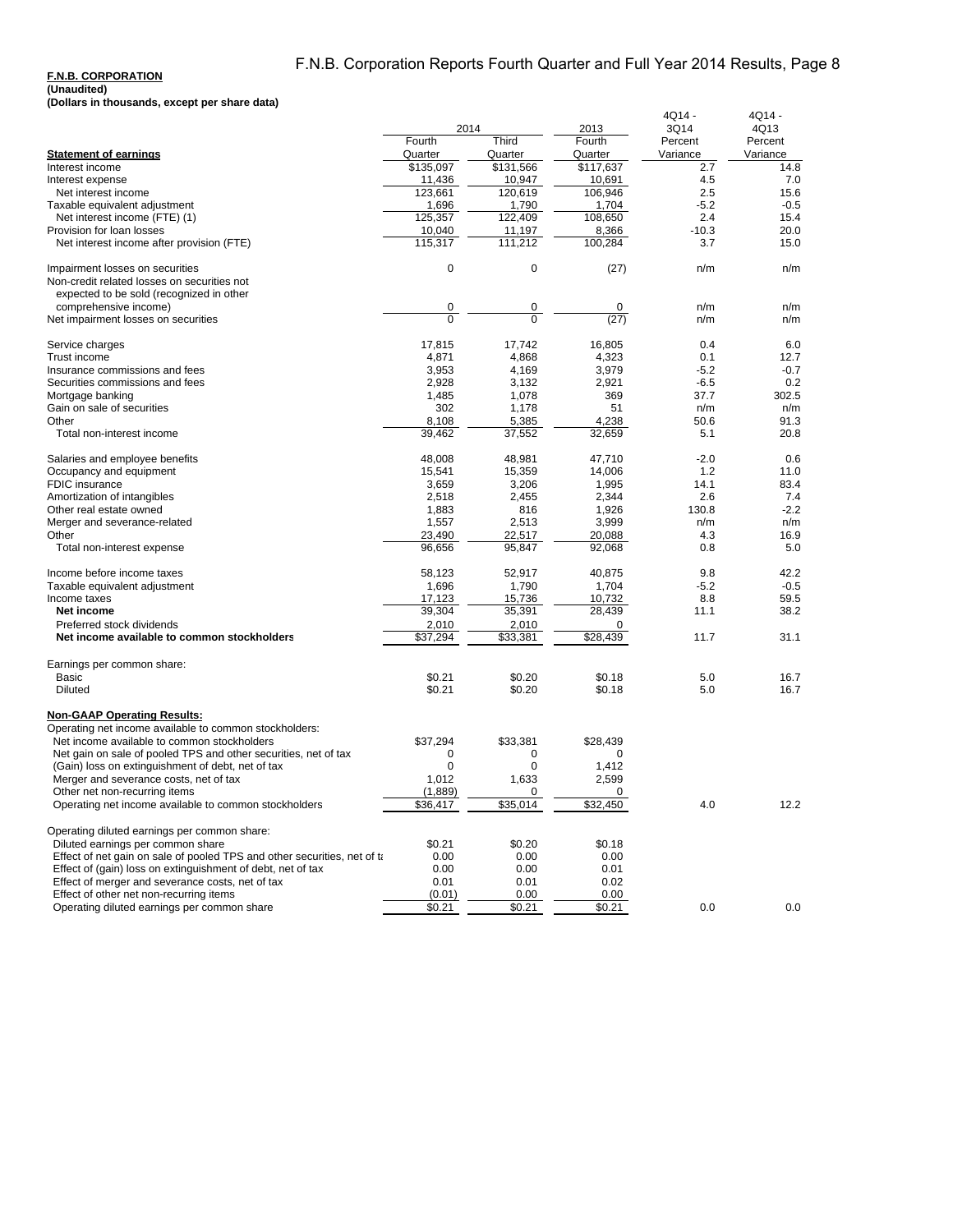### **F.N.B. CORPORATION**

### **(Unaudited)**

| (Dollars in thousands, except per share data) |  |
|-----------------------------------------------|--|
|-----------------------------------------------|--|

|                                                                                | For the Year Ended    |                   |                  |
|--------------------------------------------------------------------------------|-----------------------|-------------------|------------------|
|                                                                                | December 31.          |                   | Percent          |
| <b>Statement of earnings</b><br>Interest income                                | 2014<br>\$508,983     | 2013<br>\$440,386 | Variance<br>15.6 |
| Interest expense                                                               | 42,686                | 44,344            | $-3.7$           |
| Net interest income                                                            | 466,297               | 396,042           | 17.7             |
| Taxable equivalent adjustment                                                  | 6,899                 | 6,969             | $-1.0$           |
| Net interest income (FTE) (1)                                                  | 473,196               | 403,011           | 17.4             |
| Provision for loan losses                                                      | 38,648                | 31,090            | 24.3             |
| Net interest income after provision (FTE)                                      | 434,548               | 371,921           | 16.8             |
| Impairment losses on securities<br>Non-credit related losses on securities not | 0                     | (27)              | n/m              |
| expected to be sold (recognized in other<br>comprehensive income)              | 0                     |                   | n/m              |
| Net impairment losses on securities                                            | $\overline{0}$        | (27)              | n/m              |
|                                                                                |                       |                   |                  |
| Service charges                                                                | 68,267                | 68,221            | 0.1              |
| Trust income                                                                   | 19,365                | 16,751            | 15.6             |
| Insurance commissions and fees                                                 | 16,758                | 16,598            | 1.0              |
| Securities commissions and fees                                                | 11,453                | 11,286            | 1.5              |
| Mortgage banking                                                               | 3,705                 | 3,452             | 7.3              |
| Gain on sale of securities                                                     | 11,717                | 808               | n/m              |
| Other                                                                          | 27,009                | 18,689            | 44.5             |
| Total non-interest income                                                      | 158,274               | 135,778           | 16.6             |
| Salaries and employee benefits                                                 | 192,477               | 179,971           | 6.9              |
| Occupancy and equipment                                                        | 61,526                | 51,688            | 19.0             |
| FDIC insurance                                                                 | 13,258                | 10,192            | 30.1             |
| Amortization of intangibles                                                    | 9,717                 | 8,407             | 15.6             |
| Other real estate owned                                                        | 4,400                 | 3,215             | 36.8             |
| Merger and severance-related                                                   | 12,150                | 8,210             | 48.0             |
| Other                                                                          | 85,725                | 76,487            | 12.1             |
| Total non-interest expense                                                     | 379,253               | 338,170           | 12.1             |
| Income before income taxes                                                     | 213,569               | 169,529           | 26.0             |
| Taxable equivalent adjustment                                                  | 6,899                 | 6,969             | $-1.0$           |
| Income taxes                                                                   | 62,620                | 44,756            | 39.9             |
| Net income                                                                     | 144,050               | 117,804           | 22.3             |
| Preferred stock dividends                                                      | 8,352                 | 0                 |                  |
| Net income available to common stockholders                                    | \$135,698             | \$117,804         | 15.2             |
| Earnings per common share:                                                     |                       |                   |                  |
| Basic                                                                          | \$0.81                | \$0.81            | 0.0              |
| <b>Diluted</b>                                                                 | \$0.80                | \$0.80            | 0.0              |
| <b>Non-GAAP Operating Results:</b>                                             |                       |                   |                  |
| Operating net income available to common stockholders:                         |                       |                   |                  |
| Net income available to common stockholders                                    | \$135,698             | \$117,804         |                  |
| Net gain on sale of pooled TPS and other securities, net of tax                | (6, 150)              | 0                 |                  |
| (Gain) loss on extinguishment of debt, net of tax                              | 0                     | 399               |                  |
| Merger and severance costs, net of tax                                         | 7,897                 | 5,337             |                  |
| Other net non-recurring items                                                  | (1,889)               | 0                 |                  |
| Operating net income available to common stockholders                          | $\overline{$135,556}$ | \$123,540         | 9.7              |
| Operating diluted earnings per common share:                                   |                       |                   |                  |
| Diluted earnings per common share                                              | \$0.80                | \$0.80            |                  |
| Effect of net gain on sale of pooled TPS and other securities, net of ta       | (0.04)                | 0.00              |                  |
| Effect of (gain) loss on extinguishment of debt, net of tax                    | 0.00                  | 0.00              |                  |
| Effect of merger and severance costs, net of tax                               | 0.05                  | 0.04              |                  |
| Effect of other net non-recurring items                                        | (0.01)                | 0.00              |                  |
| Operating diluted earnings per common share                                    | \$0.80                | \$0.84            | $-3.6$           |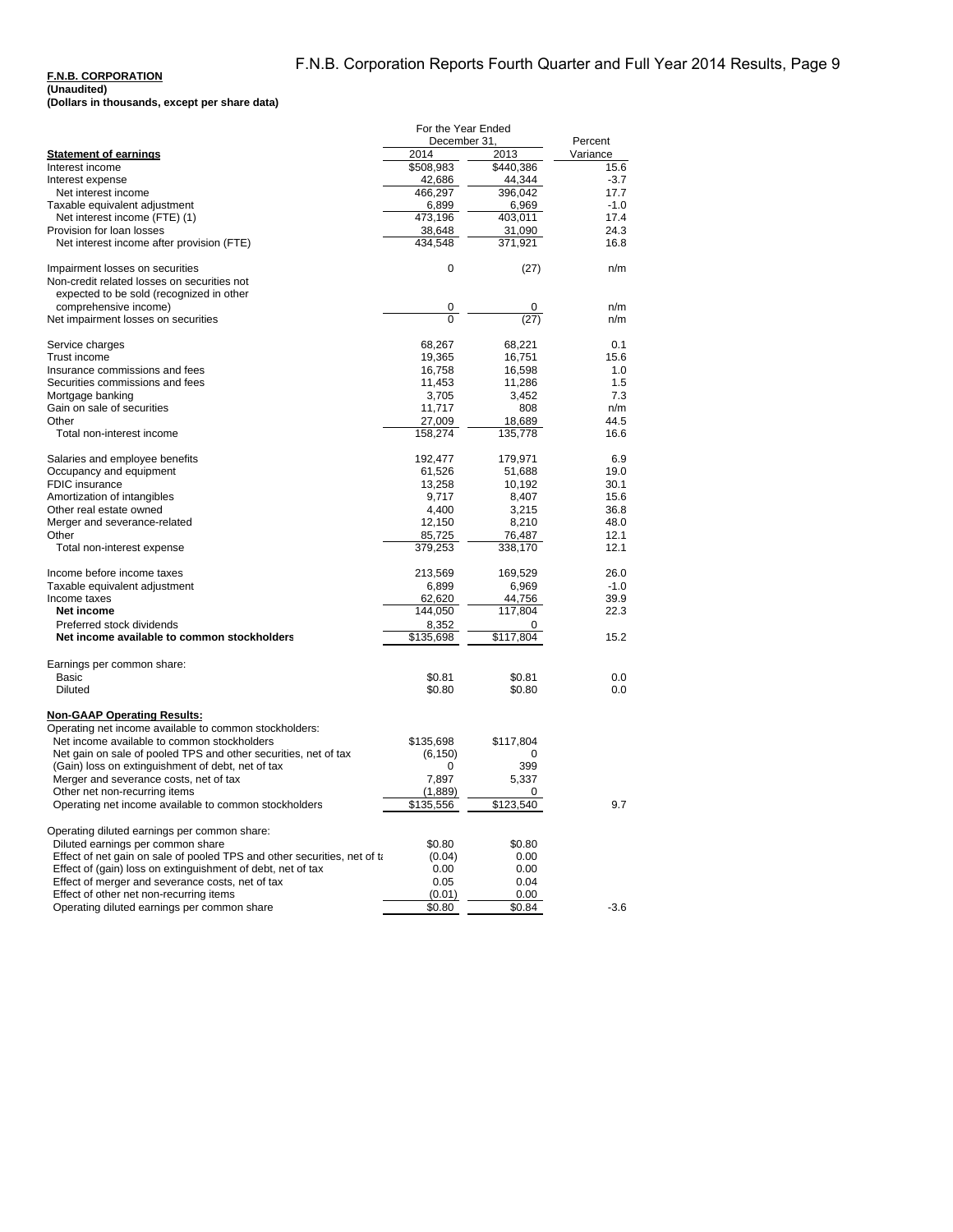### **F.N.B. CORPORATION (Unaudited)**

|  |  | (Dollars in thousands) |
|--|--|------------------------|
|--|--|------------------------|

|                                                                           |                        | 2014                   | 2013                     | 4Q14 -<br>3Q14  | 4Q14 -<br>4Q13  |
|---------------------------------------------------------------------------|------------------------|------------------------|--------------------------|-----------------|-----------------|
|                                                                           | Fourth                 | Third                  | Fourth                   | Percent         | Percent         |
| Balance Sheet (at period end)                                             | Quarter                | Quarter                | Quarter                  | Variance        | Variance        |
| Assets                                                                    |                        |                        |                          |                 |                 |
| Cash and due from banks<br>Interest bearing deposits with banks           | \$196,240<br>91,153    | \$205,062<br>32,906    | \$197,534<br>16,447      | $-4.3$<br>177.0 | $-0.7$<br>454.2 |
| Cash and cash equivalents                                                 | 287,393                | 237.968                | 213.981                  | 20.8            | 34.3            |
| Securities available for sale                                             | 1,534,065              | 1,439,735              | 1,141,650                | 6.6             | 34.4            |
| Securities held to maturity                                               | 1,453,355              | 1,475,552              | 1,199,169                | $-1.5$          | 21.2            |
| Residential mortgage loans held for sale                                  | 6,180                  | 4,431                  | 7,138                    | 39.5            | $-13.4$         |
| Loans, net of unearned income                                             | 11,247,038             | 10,967,860             | 9,506,094                | 2.5             | 18.3            |
| Allowance for loan losses                                                 | (125, 926)             | (120, 601)             | (110, 784)               | 4.4             | 13.7            |
| Net loans                                                                 | 11,121,112             | 10,847,259             | 9,395,310                | 2.5             | 18.4            |
| Premises and equipment, net                                               | 168,756                | 166,661                | 154,032                  | 1.3             | 9.6<br>8.9      |
| Goodwill<br>Core deposit and other intangible assets, net                 | 832,213<br>47,504      | 829,271<br>50,017      | 764,248<br>47,608        | 0.4<br>$-5.0$   | $-0.2$          |
| Bank owned life insurance                                                 | 301,771                | 299,828                | 289,402                  | 0.6             | 4.3             |
| Other assets                                                              | 374,741                | 406,323                | 350,867                  | $-7.8$          | 6.8             |
| <b>Total Assets</b>                                                       | \$16,127,090           | \$15,757,045           | \$13,563,405             | 2.3             | 18.9            |
| Liabilities                                                               |                        |                        |                          |                 |                 |
| Deposits:                                                                 |                        |                        |                          |                 |                 |
| Non-interest bearing demand                                               | \$2,647,623            | \$2,647,081            | \$2,200,081<br>3,968,679 | 0.0<br>-0.1     | 20.3<br>14.6    |
| Interest bearing demand<br>Savings                                        | 4,547,628<br>1,575,922 | 4,551,241<br>1,574,187 | 1,423,399                | 0.1             | 10.7            |
| Certificates and other time deposits                                      | 2,611,035              | 2,679,584              | 2,606,073                | $-2.6$          | 0.2             |
| <b>Total Deposits</b>                                                     | 11,382,208             | 11,452,093             | 10,198,232               | $-0.6$          | 11.6            |
| Other liabilities                                                         | 140,325                | 157,230                | 130,418                  | $-10.8$         | 7.6             |
| Short-term borrowings                                                     | 2,041,658              | 1,601,167              | 1,241,239                | 27.5            | 64.5            |
| Long-term debt                                                            | 483,197                | 483,189                | 143,928                  | 0.0             | 235.7           |
| Junior subordinated debt                                                  | 58,246                 | 58,233                 | 75,205                   | 0.0             | $-22.6$         |
| <b>Total Liabilities</b>                                                  | 14,105,634             | 13,751,912             | 11,789,022               | 2.6             | 19.7            |
| Stockholders' Equity                                                      |                        |                        |                          |                 |                 |
| <b>Preferred Stock</b>                                                    | 106,882                | 106,882                | 106,882                  | 0.0             | 0.0             |
| Common stock                                                              | 1,754                  | 1,747                  | 1,592                    | 0.4             | 10.2            |
| Additional paid-in capital                                                | 1,798,984              | 1,791,674              | 1,608,117                | 0.4             | 11.9            |
| Retained earnings<br>Accumulated other comprehensive income               | 176,120<br>(46,003)    | 159,812<br>(40, 451)   | 121,870<br>(56, 924)     | 10.2<br>13.7    | 44.5<br>$-19.2$ |
| <b>Treasury stock</b>                                                     | (16,281)               | (14,531)               | (7, 154)                 | 12.0            | 127.6           |
| <b>Total Stockholders' Equity</b>                                         | 2,021,456              | 2,005,133              | 1,774,383                | 0.8             | 13.9            |
| Total Liabilities and Stockholders' Equity                                | \$16,127,090           | \$15,757,045           | \$13,563,405             | 2.3             | 18.9            |
| Selected average balances                                                 |                        |                        |                          |                 |                 |
| <b>Total assets</b>                                                       | \$15,906,850           | \$15,217,695           | \$13,456,936             | 4.5             | 18.2            |
| Earning assets                                                            | 14,088,224             | 13,398,703             | 11,774,690               | 5.1             | 19.6            |
| Interest bearing deposits with banks                                      | 57,976                 | 54,223                 | 130,027                  | 6.9             | -55.4           |
| Securities                                                                | 2,935,551              | 2,796,369              | 2,315,793                | 5.0             | 26.8            |
| Residential mortgage loans held for sale<br>Loans, net of unearned income | 4,811<br>11,089,886    | 3,330<br>10,544,781    | 6,128<br>9,322,742       | 44.5<br>5.2     | $-21.5$<br>19.0 |
| Allowance for loan losses                                                 | 124,300                | 120,226                | 111,654                  | 3.4             | 11.3            |
| Goodwill and intangibles                                                  | 880,984                | 856,795                | 804,098                  | 2.8             | 9.6             |
| Deposits and customer repurchase agreements (6)                           | 12,392,431             | 11,925,256             | 11,113,386               | 3.9             | 11.5            |
| Short-term borrowings                                                     | 795,857                | 723,048                | 173,405                  | 10.1            | 359.0           |
| Long-term debt                                                            | 483,324                | 422,698                | 138,631                  | 14.3            | 248.6           |
| Trust preferred securities                                                | 58,240                 | 58,226                 | 192,533                  | 0.0             | -69.8           |
| Total stockholders' equity                                                | 2,021,493              | 1,927,727              | 1,694,669                | 4.9             | 19.3            |
| Preferred stockholders' equity                                            | 106,882                | 106,882                | 71,126                   | 0.0             | 50.3            |
| Common stock data                                                         |                        |                        |                          |                 |                 |
| Average diluted shares outstanding                                        | 175,629,620            | 168,884,127            | 157,858,351              | 4.0             | 11.3            |
| Period end shares outstanding<br>Book value per common share              | 173,992,258<br>\$11.00 | 173,495,767<br>\$10.94 | 158,967,211<br>\$10.49   | 0.3<br>0.6      | 9.5<br>4.9      |
| Tangible book value per common share (4)                                  | \$5.99                 | \$5.91                 | \$5.38                   | 1.3             | 11.2            |
| Dividend payout ratio (common)                                            | 56.27%                 | 60.25%                 | 67.58%                   |                 |                 |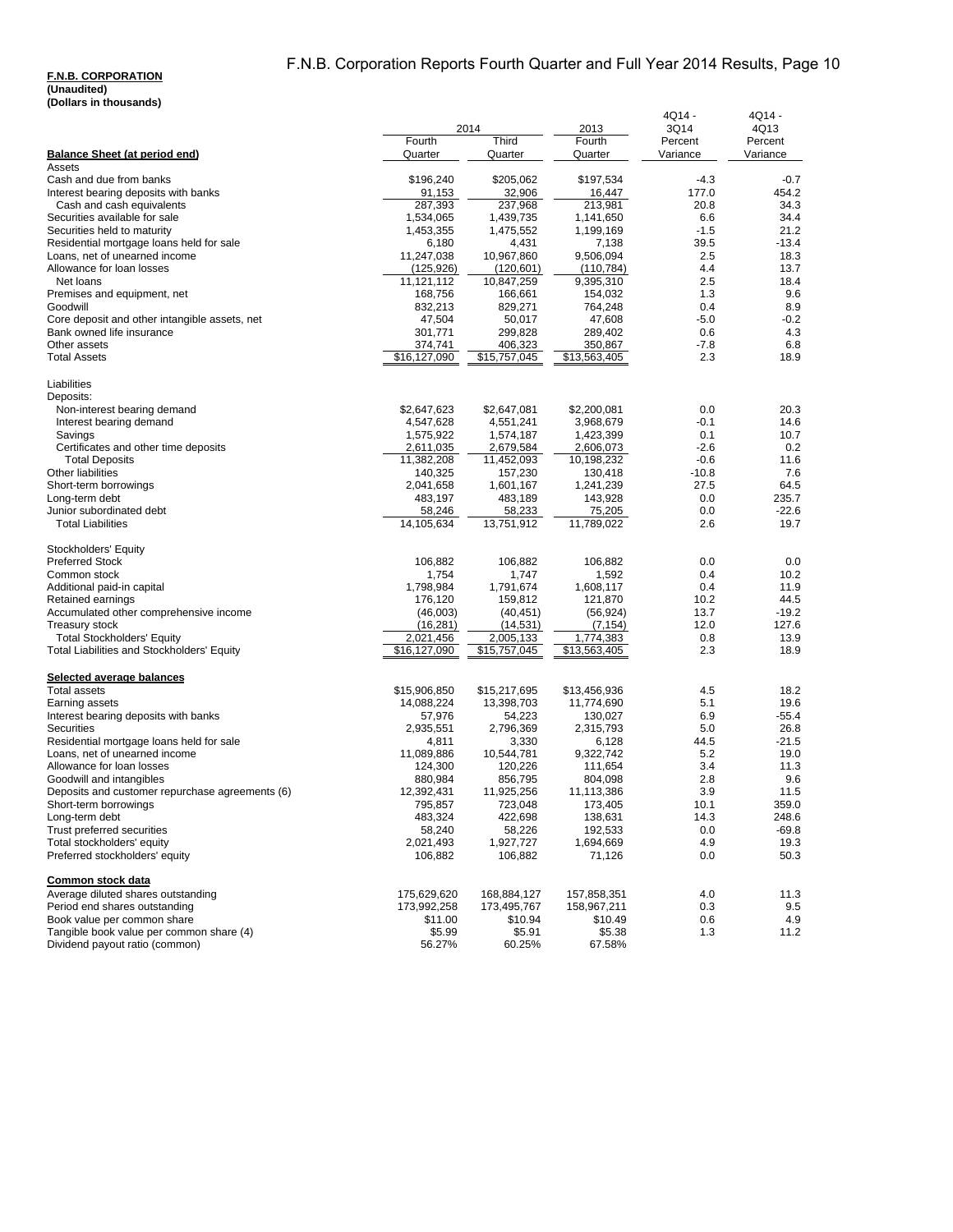|                                                                             | For the Year Ended<br>December 31, |                         | Percent         |
|-----------------------------------------------------------------------------|------------------------------------|-------------------------|-----------------|
| <b>Balance Sheet (at period end)</b>                                        | 2014                               | 2013                    | Variance        |
| Assets                                                                      |                                    |                         |                 |
| Cash and due from banks<br>Interest bearing deposits with banks             | \$196,240<br>91,153                | \$197,534<br>16,447     | -0.7<br>454.2   |
| Cash and cash equivalents                                                   | 287,393                            | 213,981                 | 34.3            |
| Securities available for sale                                               | 1,534,065                          | 1,141,650               | 34.4            |
| Securities held to maturity                                                 | 1,453,355                          | 1,199,169               | 21.2            |
| Residential mortgage loans held for sale                                    | 6,180                              | 7,138                   | $-13.4$         |
| Loans, net of unearned income<br>Allowance for loan losses                  | 11,247,038<br>(125,926)            | 9,506,094<br>(110, 784) | 18.3<br>13.7    |
| Net loans                                                                   | 11,121,112                         | 9,395,310               | 18.4            |
| Premises and equipment, net                                                 | 168,756                            | 154,032                 | 9.6             |
| Goodwill                                                                    | 832,213                            | 764,248                 | 8.9             |
| Core deposit and other intangible assets, net<br>Bank owned life insurance  | 47,504                             | 47,608<br>289,402       | $-0.2$<br>4.3   |
| Other assets                                                                | 301,771<br>374,741                 | 350,867                 | 6.8             |
| <b>Total Assets</b>                                                         | \$16,127,090                       | \$13,563,405            | 18.9            |
| Liabilities                                                                 |                                    |                         |                 |
| Deposits:                                                                   |                                    |                         |                 |
| Non-interest bearing demand                                                 | \$2,647,623                        | \$2,200,081             | 20.3            |
| Interest bearing demand                                                     | 4,547,628                          | 3,968,679               | 14.6            |
| Savings<br>Certificates and other time deposits                             | 1,575,922<br>2,611,035             | 1,423,399<br>2,606,073  | 10.7<br>0.2     |
| <b>Total Deposits</b>                                                       | 11,382,208                         | 10,198,232              | 11.6            |
| Other liabilities                                                           | 140,325                            | 130,418                 | 7.6             |
| Short-term borrowings                                                       | 2,041,658                          | 1,241,239               | 64.5            |
| Long-term debt                                                              | 483,197                            | 143,928                 | 235.7           |
| Junior subordinated debt<br><b>Total Liabilities</b>                        | 58,246<br>14,105,634               | 75,205<br>11,789,022    | $-22.6$<br>19.7 |
|                                                                             |                                    |                         |                 |
| Stockholders' Equity                                                        |                                    |                         |                 |
| <b>Preferred Stock</b>                                                      | 106,882                            | 106,882                 | n/m             |
| Common stock<br>Additional paid-in capital                                  | 1,754<br>1,798,984                 | 1,592<br>1,608,117      | 10.2<br>11.9    |
| Retained earnings                                                           | 176,120                            | 121,870                 | 44.5            |
| Accumulated other comprehensive income                                      | (46,003)                           | (56, 924)               | $-19.2$         |
| <b>Treasury stock</b>                                                       | (16, 281)                          | (7, 154)                | 127.6           |
| <b>Total Stockholders' Equity</b>                                           | 2,021,456                          | 1,774,383               | 13.9            |
| Total Liabilities and Stockholders' Equity                                  | \$16,127,090                       | \$13,563,405            | 18.9            |
| Selected average balances                                                   |                                    |                         |                 |
| <b>Total assets</b>                                                         | \$14,962,140                       | \$12,640,685            | 18.4            |
| Earning assets<br>Interest bearing deposits with banks                      | 13,165,555<br>51,070               | 11,049,009<br>57,604    | 19.2<br>$-11.3$ |
| Securities                                                                  | 2,746,354                          | 2,285,602               | 20.2            |
| Residential mortgage loans held for sale                                    | 3,932                              | 17,772                  | $-77.9$         |
| Loans, net of unearned income                                               | 10,364,199                         | 8,688,030               | 19.3            |
| Allowance for loan losses                                                   | 117,027                            | 109,050                 | 7.3             |
| Goodwill and intangibles<br>Deposits and customer repurchase agreements (6) | 857,018<br>11,863,816              | 752,894<br>10,450,247   | 13.8<br>13.5    |
| Short-term borrowings                                                       | 616,717                            | 231,326                 | 166.6           |
| Long-term debt                                                              | 348,643                            | 103,772                 | 236.0           |
| Trust preferred securities                                                  | 62,790                             | 199,296                 | -68.5           |
| Total stockholders' equity                                                  | 1,920,440                          | 1,514,471               | 26.8            |
| Preferred stockholders' equity                                              | 106,882                            | 17,928                  | n/m             |
| Common stock data                                                           |                                    |                         |                 |
| Average diluted shares outstanding                                          | 169,078,845                        | 147,809,504             | 14.4            |
| Period end shares outstanding<br>Book value per common share                | 173,992,258                        | 158,967,211             | 9.5             |
| Tangible book value per common share (4)                                    | \$11.00<br>\$5.99                  | \$10.49<br>\$5.38       | 4.9<br>11.2     |
| Dividend payout ratio (common)                                              | 59.85%                             | 60.48%                  |                 |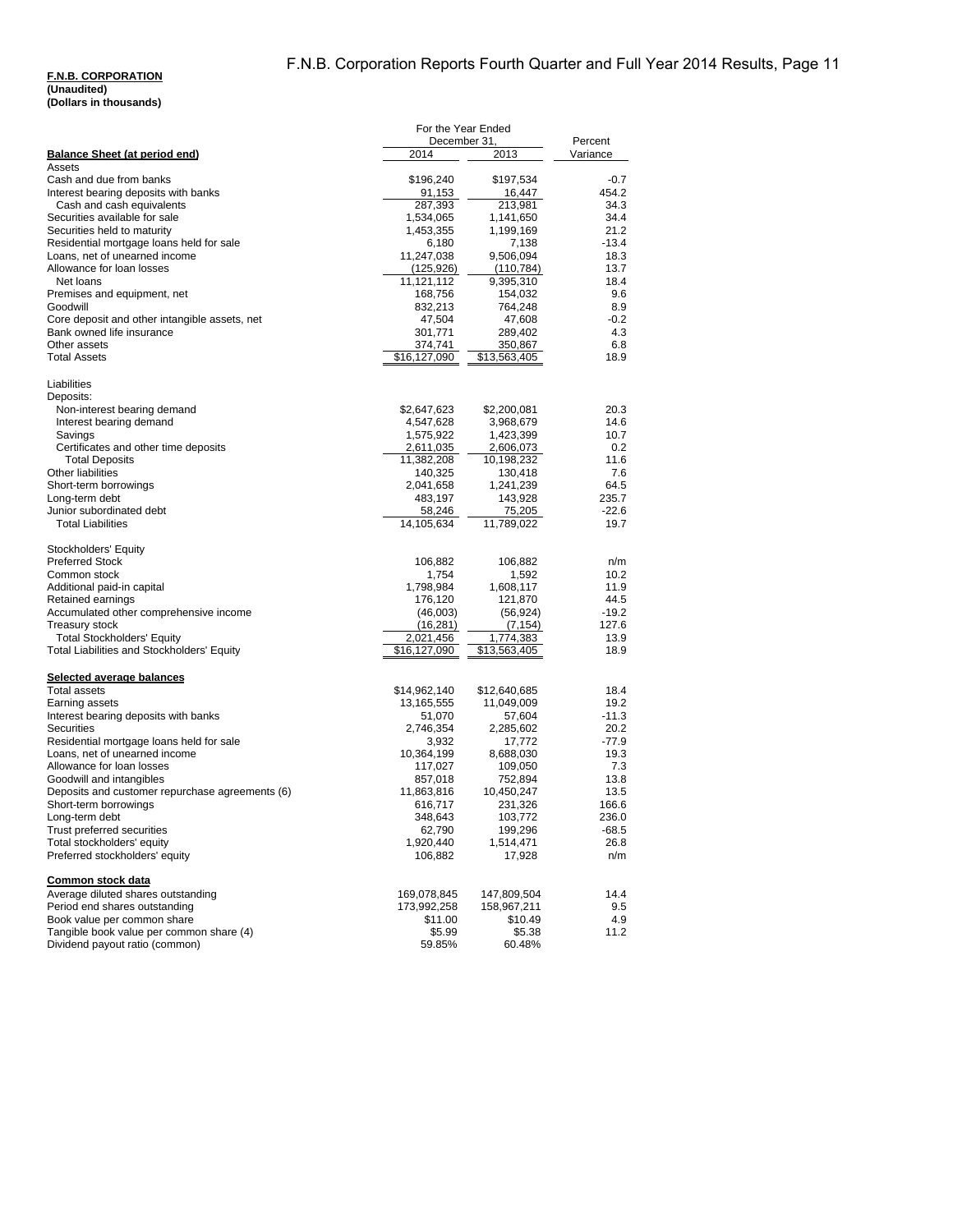| (DUIIAI 5 III LIIUUSAIIUS)                                | 2014                     |                          |                      | 4Q14 -          | 4Q14 -          |  |
|-----------------------------------------------------------|--------------------------|--------------------------|----------------------|-----------------|-----------------|--|
|                                                           | Fourth                   | 2013<br>Third<br>Fourth  |                      | 3Q14<br>Percent | 4Q13<br>Percent |  |
|                                                           | Quarter                  | Quarter                  | Quarter              | Variance        | Variance        |  |
| <b>Performance ratios</b>                                 |                          |                          |                      |                 |                 |  |
| Return on average equity                                  | 7.71%                    | 7.28%                    | 6.66%                |                 |                 |  |
| Return on average tangible equity (2) (4)                 | 14.16%                   | 13.61%                   | 13.35%               |                 |                 |  |
| Return on average tangible common equity (2) (4)          | 14.85%                   | 14.29%                   | 14.51%               |                 |                 |  |
| Return on average assets                                  | 0.98%                    | 0.92%                    | 0.84%                |                 |                 |  |
| Return on average tangible assets (3) (4)                 | 1.08%                    | 1.02%                    | 0.94%                |                 |                 |  |
| Net interest margin (FTE) (1)                             | 3.54%                    | 3.63%                    | 3.67%                |                 |                 |  |
| Yield on earning assets (FTE) (1)                         | 3.86%                    | 3.96%                    | 4.03%                |                 |                 |  |
| Cost of funds                                             | 0.41%                    | 0.41%                    | 0.45%                |                 |                 |  |
| Efficiency ratio (FTE) (1) (5)                            | 56.05%                   | 56.72%                   | 57.77%               |                 |                 |  |
| Effective tax rate                                        | 30.34%                   | 30.78%                   | 27.40%               |                 |                 |  |
| <b>Capital ratios</b>                                     |                          |                          |                      |                 |                 |  |
| Equity / assets (period end)                              | 12.53%                   | 12.73%                   | 13.08%               |                 |                 |  |
| Leverage ratio                                            | 8.43%                    | 8.69%                    | 8.81%                |                 |                 |  |
| Tangible equity / tangible assets (period end) (4)        | 7.53%                    | 7.61%                    | 7.55%                |                 |                 |  |
| Tangible common equity / tangible assets (period end) (4) | 6.83%                    | 6.89%                    | 6.71%                |                 |                 |  |
| Tangible equity, excluding AOCI / tangible                |                          |                          |                      |                 |                 |  |
| assets (period end) (4) (7)                               | 7.13%                    | 7.16%                    | 7.16%                |                 |                 |  |
| <b>Balances at period end</b>                             |                          |                          |                      |                 |                 |  |
| Loans:                                                    |                          |                          |                      |                 |                 |  |
| Commercial real estate                                    | \$3,815,708              | \$3,790,164              | \$3,245,209          | 0.7             | 17.6            |  |
| Commercial and industrial                                 | 2,318,015                | 2,247,605                | 1,881,474            | 3.1             | 23.2            |  |
| <b>Commercial leases</b>                                  | 177,824                  | 171,615                  | 158,895              | 3.6             | 11.9            |  |
| Commercial loans and leases                               | 6,311,547                | 6,209,384                | 5,285,578            | 1.6             | 19.4            |  |
| Direct installment                                        | 1,644,621                | 1,579,312                | 1,467,236            | 4.1             | 12.1            |  |
| Residential mortgages<br>Indirect installment             | 1,263,053<br>875,551     | 1,231,796<br>805,836     | 1,086,739<br>655,587 | 2.5<br>8.7      | 16.2<br>33.6    |  |
| Consumer LOC                                              | 1,110,976                | 1,087,271                | 965,771              | 2.2             | 15.0            |  |
| Other                                                     | 41,290                   | 54.261                   | 45,183               | $-23.9$         | $-8.6$          |  |
| <b>Total loans</b>                                        | \$11,247,038             | \$10,967,860             | \$9,506,094          | 2.5             | 18.3            |  |
|                                                           |                          |                          |                      |                 |                 |  |
| Deposits:<br>Non-interest bearing deposits                |                          |                          | \$2,200,081          | 0.0             | 20.3            |  |
| Interest bearing demand                                   | \$2,647,623<br>4,547,628 | \$2,647,081<br>4,551,241 | 3,968,679            | $-0.1$          | 14.6            |  |
| Savings                                                   | 1,575,922                | 1,574,187                | 1,423,399            | 0.1             | 10.7            |  |
| Certificates of deposit and other time deposits           | 2,611,035                | 2,679,584                | 2,606,073            | $-2.6$          | 0.2             |  |
| Total deposits                                            | 11,382,208               | 11,452,093               | 10,198,232           | $-0.6$          | 11.6            |  |
| Customer repurchase agreements (6)                        | 882,696                  | 857,217                  | 841,741              | 3.0             | 4.9             |  |
| Total deposits and customer repurchase agreements (6)     | \$12,264,904             | \$12,309,310             | \$11,039,973         | $-0.4$          | 11.1            |  |
| Average balances                                          |                          |                          |                      |                 |                 |  |
| Loans:                                                    |                          |                          |                      |                 |                 |  |
| Commercial real estate                                    | \$3,779,619              | \$3,614,717              | \$3,184,720          | 4.6             | 18.7            |  |
| Commercial and industrial                                 | 2,282,810                | 2,175,751                | 1,818,355            | 4.9             | 25.5            |  |
| <b>Commercial leases</b>                                  | 174,379                  | 168,865                  | 150,308              | 3.3             | 16.0            |  |
| Commercial loans and leases                               | 6,236,808                | 5,959,333                | 5,153,383            | 4.7             | 21.0            |  |
| Direct installment                                        | 1,614,300                | 1,548,224                | 1,452,597            | 4.3             | 11.1            |  |
| Residential mortgages                                     | 1,242,479                | 1,160,826                | 1,085,465            | 7.0             | 14.5            |  |
| Indirect installment                                      | 846,708                  | 764,585                  | 646,876              | 10.7            | 30.9            |  |
| Consumer LOC                                              | 1,100,432                | 1,053,739                | 939,646              | 4.4             | 17.1            |  |
| Other                                                     | 49,159                   | 58,074                   | 44,775               | $-15.4$         | 9.8<br>19.0     |  |
| <b>Total loans</b>                                        | \$11,089,886             | \$10,544,781             | \$9,322,742          | 5.2             |                 |  |
| Deposits:                                                 |                          |                          |                      |                 |                 |  |
| Non-interest bearing deposits                             | \$2,666,600              | \$2,524,568              | \$2,168,847          | 5.6             | 23.0            |  |
| Interest bearing demand                                   | 4,602,828                | 4,398,565                | 4,054,525            | 4.6             | 13.5            |  |
| Savings                                                   | 1,577,553                | 1,575,775                | 1,413,765            | 0.1             | 11.6            |  |
| Certificates of deposit and other time deposits           | 2,640,227                | 2,653,535                | 2,609,294            | $-0.5$          | $1.2$           |  |
| Total deposits                                            | 11,487,208               | 11,152,443               | 10,246,431           | 3.0             | 12.1            |  |
| Customer repurchase agreements (6)                        | 905,223                  | 772,813                  | 866,955              | 17.1            | 4.4             |  |
| Total deposits and customer repurchase agreements (6)     | \$12,392,431             | \$11,925,256             | \$11,113,386         | 3.9             | 11.5            |  |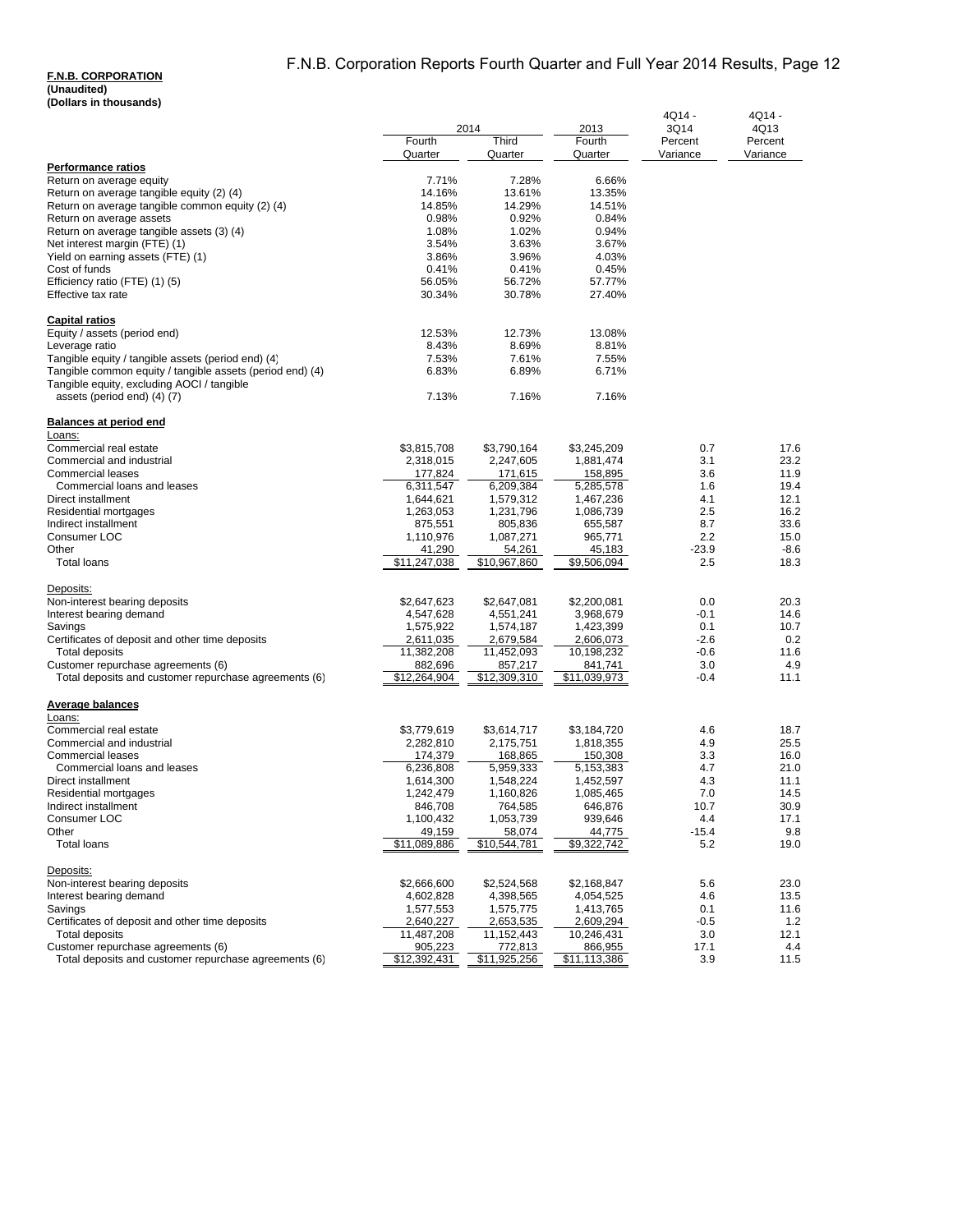|                                                           | For the Year Ended   |                  |                     |
|-----------------------------------------------------------|----------------------|------------------|---------------------|
|                                                           | December 31,<br>2014 | 2013             | Percent<br>Variance |
| <b>Performance ratios</b>                                 |                      |                  |                     |
| Return on average equity                                  | 7.50%                | 7.78%            |                     |
| Return on average tangible equity (2) (4)                 | 14.05%               | 16.19%           |                     |
| Return on average tangible common equity (2) (4)          | 14.74%               | 16.58%           |                     |
| Return on average assets                                  | 0.96%                | 0.93%            |                     |
| Return on average tangible assets (3) (4)                 | 1.07%                | 1.04%            |                     |
| Net interest margin (FTE) (1)                             | 3.59%                | 3.65%            |                     |
| Yield on earning assets (FTE) (1)                         | 3.92%                | 4.05%            |                     |
| Cost of funds                                             | 0.41%                | 0.49%            |                     |
| Efficiency ratio (FTE) (1) (5)<br>Effective tax rate      | 57.21%<br>30.30%     | 58.94%<br>27.53% |                     |
|                                                           |                      |                  |                     |
| <b>Capital ratios</b>                                     |                      | 13.08%           |                     |
| Equity / assets (period end)<br>Leverage ratio            | 12.53%               | 8.81%            |                     |
| Tangible equity / tangible assets (period end) (4)        | 8.43%<br>7.53%       | 7.55%            |                     |
| Tangible common equity / tangible assets (period end) (4) | 6.83%                | 6.71%            |                     |
| Tangible equity, excluding AOCI / tangible                |                      |                  |                     |
| assets (period end) (4) (7)                               | 7.13%                | 7.16%            |                     |
| Balances at period end                                    |                      |                  |                     |
| Loans:<br>Commercial real estate                          | \$3,815,708          | \$3,245,209      | 17.6                |
| Commercial and industrial                                 | 2,318,015            | 1,881,474        | 23.2                |
| <b>Commercial leases</b>                                  | 177,824              | 158,895          | 11.9                |
| Commercial loans and leases                               | 6,311,547            | 5,285,578        | 19.4                |
| Direct installment                                        | 1,644,621            | 1,467,236        | 12.1                |
| Residential mortgages                                     | 1,263,053            | 1,086,739        | 16.2                |
| Indirect installment                                      | 875,551              | 655,587          | 33.6                |
| Consumer LOC                                              | 1,110,976            | 965,771          | 15.0                |
| Other                                                     | 41,290               | 45,183           | -8.6                |
| <b>Total loans</b>                                        | \$11,247,038         | \$9,506,094      | 18.3                |
| Deposits:                                                 |                      |                  |                     |
| Non-interest bearing deposits                             | \$2,647,623          | \$2,200,081      | 20.3                |
| Interest bearing demand                                   | 4,547,628            | 3,968,679        | 14.6                |
| Savings                                                   | 1,575,922            | 1,423,399        | 10.7                |
| Certificates of deposit and other time deposits           | 2,611,035            | 2,606,073        | 0.2                 |
| <b>Total deposits</b>                                     | 11,382,208           | 10,198,232       | 11.6                |
| Customer repurchase agreements (6)                        | 882,696              | 841,741          | 4.9                 |
| Total deposits and customer repurchase agreements (6)     | \$12,264,904         | \$11,039,973     | 11.1                |
| <b>Average balances</b>                                   |                      |                  |                     |
| Loans:<br>Commercial real estate                          | \$3,566,094          | \$2,908,164      | 22.6                |
| Commercial and industrial                                 | 2,103,211            | 1,740,138        | 20.9                |
| <b>Commercial leases</b>                                  | 166,877              | 138,214          | 20.7                |
| Commercial loans and leases                               | 5,836,182            | 4,786,516        | 21.9                |
| Direct installment                                        | 1,528,863            | 1,311,441        | 16.6                |
| Residential mortgages                                     | 1,161,737            | 1,068,130        | 8.8                 |
| Indirect installment                                      | 745,440              | 608,430          | 22.5                |
| Consumer LOC                                              | 1,041,704            | 871,083          | 19.6                |
| Other                                                     | 50,273               | 42,430           | 18.5                |
| <b>Total loans</b>                                        | \$10,364,199         | \$8,688,030      | 19.3                |
| Deposits:                                                 |                      |                  |                     |
| Non-interest bearing deposits                             | \$2,448,546          | \$1,963,431      | 24.7                |
| Interest bearing demand                                   | 4,352,050            | 3,844,865        | 13.2                |
| Savings                                                   | 1,556,040            | 1,358,386        | 14.6                |
| Certificates of deposit and other time deposits           | 2,681,055            | 2,489,129        | 7.7                 |
| <b>Total deposits</b>                                     | 11,037,691           | 9,655,811        | 14.3                |
| Customer repurchase agreements (6)                        | 826,125              | 794,436          | 4.0                 |
| Total deposits and customer repurchase agreements (6)     | \$11,863,816         | \$10,450,247     | 13.5                |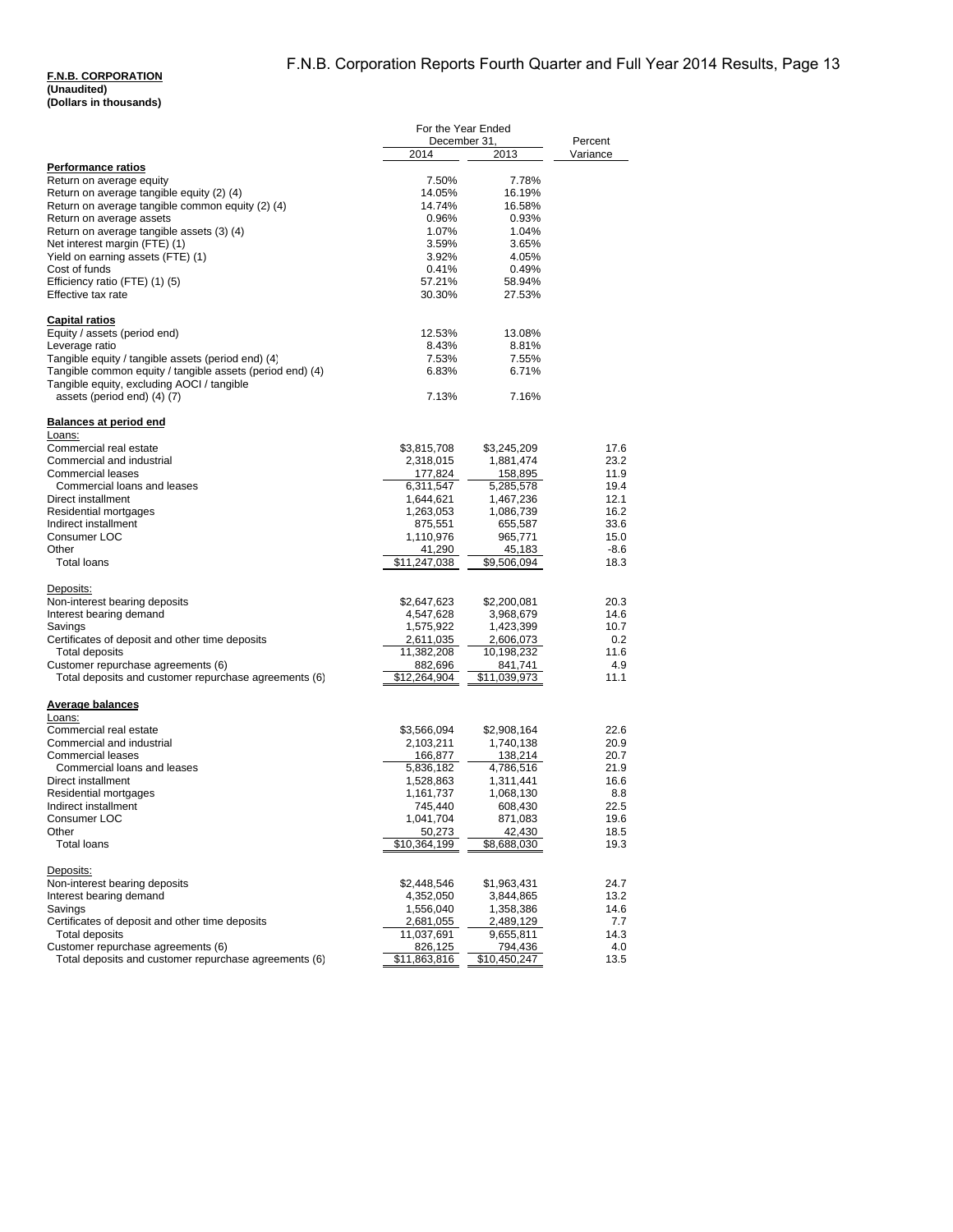|                                                                                                                    | 2014<br>2013       |                    |                     | 4Q14 -<br>3Q14 | 4Q14 -<br>4Q13 |  |
|--------------------------------------------------------------------------------------------------------------------|--------------------|--------------------|---------------------|----------------|----------------|--|
|                                                                                                                    | Fourth             | Third              | Fourth              | Percent        | Percent        |  |
| <b>Asset Quality Data</b>                                                                                          | Quarter            | Quarter            | Quarter             | Variance       | Variance       |  |
| Non-Performing Assets<br>Non-performing loans (8)                                                                  |                    |                    |                     |                |                |  |
| Non-accrual loans                                                                                                  | \$45.113           | \$55.095           | \$58.755            | $-18.1$        | $-23.2$        |  |
| <b>Restructured loans</b>                                                                                          | 23,439             | 21,797             | 18,698              | 7.5            | 25.4           |  |
| Non-performing loans                                                                                               | 68,552             | 76.892             | 77.453              | $-10.8$        | $-11.5$        |  |
| Other real estate owned (9)                                                                                        | 41,466             | 39,040             | 40,681              | 6.2            | 1.9            |  |
| Non-performing loans and OREO                                                                                      | 110,018            | 115,932            | 118,134             | $-5.1$         | $-6.9$         |  |
| Non-performing investments                                                                                         | 0                  | 0                  | 797                 | n/m            | n/m            |  |
| Total non-performing assets                                                                                        | \$110,018          | \$115,932          | \$118,931           | $-5.1$         | $-7.5$         |  |
| Non-performing loans / total loans                                                                                 | 0.61%              | 0.70%              | 0.81%               |                |                |  |
| Non-performing loans / total originated loans (10)                                                                 | 0.71%              | 0.83%              | 0.95%               |                |                |  |
| Non-performing loans + OREO / total loans + OREO<br>Non-performing loans + OREO / total originated                 | 0.97%              | 1.05%              | 1.24%               |                |                |  |
| $loans + OREO(10)$                                                                                                 | 1.13%              | 1.25%              | 1.44%               |                |                |  |
| Non-performing assets / total assets                                                                               | 0.68%              | 0.74%              | 0.88%               |                |                |  |
| <b>Allowance Rollforward</b>                                                                                       |                    |                    |                     |                |                |  |
| Allowance for loan losses (originated portfolio) (10)                                                              |                    |                    |                     | 3.0            |                |  |
| Balance at beginning of period<br>Provision for loan losses                                                        | \$114,569<br>7,478 | \$111,188<br>9,860 | \$105,336<br>5,653  | $-24.2$        | 8.8<br>32.3    |  |
| Net loan charge-offs                                                                                               | (4,096)            | (6, 479)           |                     | $-36.8$        | $-32.9$        |  |
| Allowance for loan losses (originated portfolio) (10)                                                              | 117.951            | 114.569            | (6, 105)<br>104.884 | 3.0            | 12.5           |  |
|                                                                                                                    |                    |                    |                     |                |                |  |
| Allowance for loan losses (acquired portfolio) (11)                                                                |                    |                    |                     |                |                |  |
| Balance at beginning of period                                                                                     | 6,032              | 5,560              | 4,716               |                |                |  |
| Provision for loan losses                                                                                          | 2,562              | 1,337              | 2,713               |                |                |  |
| Net loan charge-offs<br>Allowance for loan losses (acquired portfolio) (11)                                        | (619)<br>7,975     | (865)<br>6,032     | (1,529)<br>5,900    | 32.2           | 35.2           |  |
|                                                                                                                    |                    |                    |                     |                |                |  |
| Total allowance for loan losses                                                                                    | \$125,926          | \$120,601          | \$110,784           | 4.4            | 13.7           |  |
| Allowance for loan losses / total loans                                                                            | 1.12%              | 1.10%              | 1.17%               |                |                |  |
| Allowance for loan losses (originated loans) / total                                                               |                    |                    |                     |                |                |  |
| originated loans (10)                                                                                              | 1.22%              | 1.24%              | 1.29%               |                |                |  |
| Allowance for loan losses (originated loans) / total                                                               |                    |                    |                     |                |                |  |
| non-performing loans (8)                                                                                           | 172.06%            | 149.00%            | 135.42%             |                |                |  |
| Net loan charge-offs (annualized) / total average loans<br>Net loan charge-offs on originated loans (annualized) / | 0.17%              | 0.28%              | 0.32%               |                |                |  |
| total average originated loans (10)                                                                                | 0.17%              | 0.29%              | 0.30%               |                |                |  |
| Delinquency - Originated Portfolio (10)                                                                            |                    |                    |                     |                |                |  |
| Loans 30-89 days past due                                                                                          | \$41,275           | \$35,899           | \$37,342            | 15.0           | 10.5           |  |
| Loans 90+ days past due                                                                                            | 9,248              | 7,085              | 7,971               | 30.5           | 16.0           |  |
| Non-accrual loans                                                                                                  | 45,113             | 55,095             | 58,755              | $-18.1$        | -23.2          |  |
| Total past due and non-accrual loans                                                                               | \$95,636           | \$98,079           | \$104,068           | $-2.5$         | $-8.1$         |  |
| Total past due and non-accrual loans / total originated loans                                                      | 0.99%              | 1.06%              | 1.28%               |                |                |  |
| Memo item:                                                                                                         |                    |                    |                     |                |                |  |
| Delinguency - Acquired Portfolio (11) (12)                                                                         |                    |                    |                     |                |                |  |
| Loans 30-89 days past due                                                                                          | \$24,678           | \$29,191           | \$30,205            | $-15.5$        | $-18.3$        |  |
| Loans 90+ days past due                                                                                            | 38,024             | 39,236             | 45.823              | $-3.1$         | $-17.0$        |  |
| Non-accrual loans                                                                                                  | $\Omega$           | 0                  | 0                   | 0.0            | 0.0            |  |
| Total past due and non-accrual loans                                                                               | \$62,702           | \$68,427           | \$76,028            | $-8.4$         | $-17.5$        |  |
|                                                                                                                    |                    |                    |                     |                |                |  |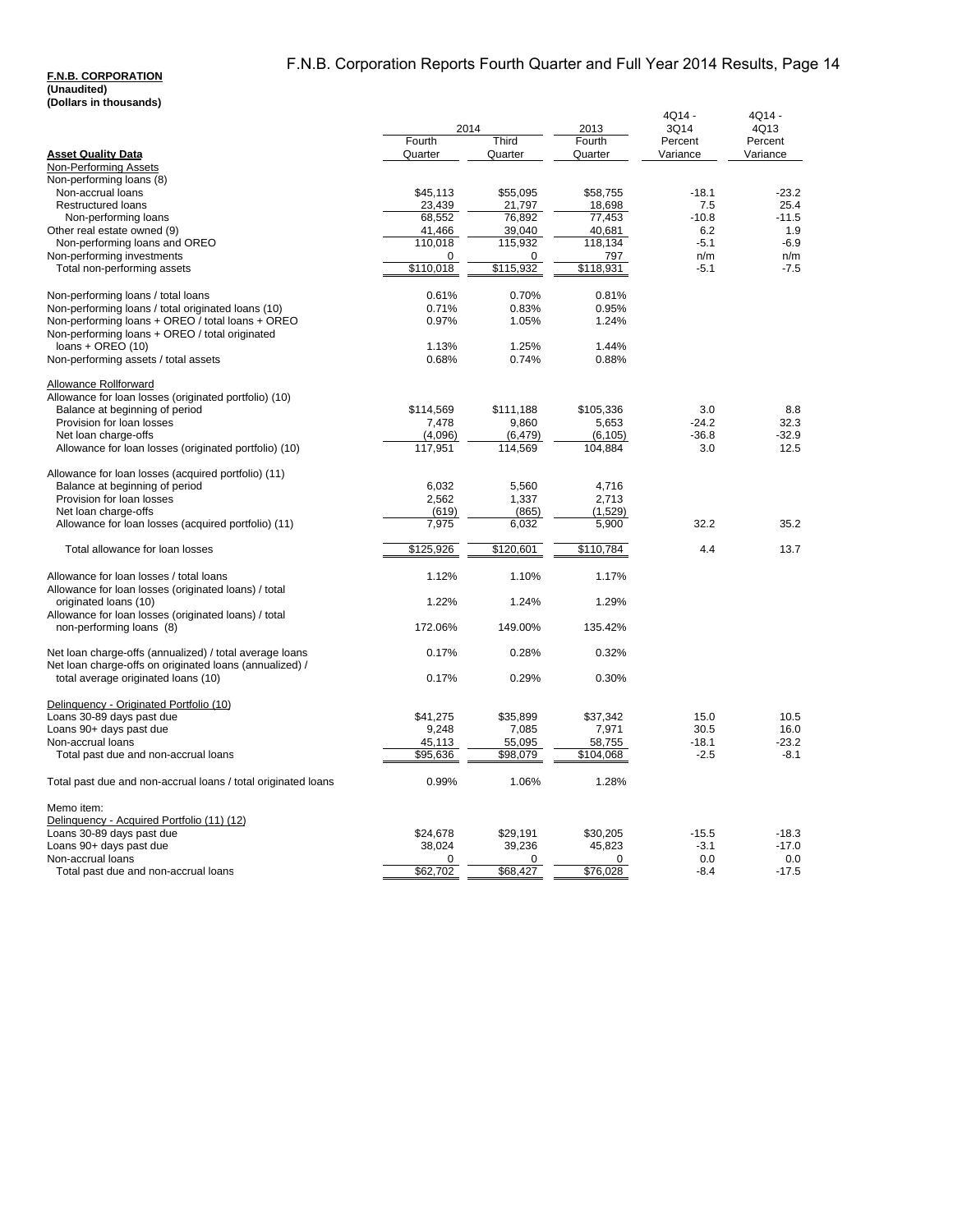## **F.N.B. CORPORATION (Unaudited)**

|  |  | (Dollars in thousands) |
|--|--|------------------------|
|--|--|------------------------|

|                                                                               | For the Year Ended   |                      |                |
|-------------------------------------------------------------------------------|----------------------|----------------------|----------------|
|                                                                               | December 31,         |                      | Percent        |
| <b>Asset Quality Data</b>                                                     | 2014                 | 2013                 | Variance       |
| Non-Performing Assets                                                         |                      |                      |                |
| Non-performing loans (8)<br>Non-accrual loans                                 | \$45,113             | \$58,755             | $-23.2$        |
| Restructured loans                                                            | 23,439               | 18,698               | 25.4           |
| Non-performing loans                                                          | 68,552               | 77,453               | $-11.5$        |
| Other real estate owned (9)                                                   | 41,466               | 40,681               | 1.9            |
| Non-performing loans and OREO                                                 | 110,018              | 118,134              | $-6.9$         |
| Non-performing investments                                                    | 0                    | 797                  | n/m            |
| Total non-performing assets                                                   | \$110,018            | \$118,931            | $-7.5$         |
|                                                                               |                      |                      |                |
| Non-performing loans / total loans                                            | 0.61%                | 0.81%                |                |
| Non-performing loans / total originated loans (10)                            | 0.71%                | 0.95%                |                |
| Non-performing loans + OREO / total loans + OREO                              | 0.97%                | 1.24%                |                |
| Non-performing loans + OREO / total originated                                |                      |                      |                |
| $loans + OREO(10)$                                                            | 1.13%                | 1.44%                |                |
| Non-performing assets / total assets                                          | 0.68%                | 0.88%                |                |
|                                                                               |                      |                      |                |
| <b>Allowance Rollforward</b>                                                  |                      |                      |                |
| Allowance for loan losses (originated portfolio) (10)                         |                      |                      |                |
| Balance at beginning of period                                                | \$104,884            | \$100,194            | 4.7            |
| Provision for loan losses                                                     | 34,094               | 26,165               | 30.3           |
| Net loan charge-offs<br>Allowance for loan losses (originated portfolio) (10) | (21, 027)<br>117,951 | (21, 475)<br>104,884 | $-2.1$<br>12.5 |
|                                                                               |                      |                      |                |
| Allowance for loan losses (acquired portfolio) (11)                           |                      |                      |                |
| Balance at beginning of period                                                | 5,900                | 4,180                |                |
| Provision for loan losses                                                     | 4,554                | 4,924                |                |
| Net loan charge-offs                                                          | (2, 479)             | (3,204)              |                |
| Allowance for loan losses (acquired portfolio) (11)                           | 7,975                | 5,900                | 35.2           |
|                                                                               |                      |                      |                |
| Total allowance for loan losses                                               | \$125,926            | \$110,784            | 13.7           |
|                                                                               |                      |                      |                |
| Allowance for loan losses / total loans                                       | 1.12%                | 1.17%                |                |
| Allowance for loan losses (originated loans) / total                          |                      |                      |                |
| originated loans (10)                                                         | 1.22%                | 1.29%                |                |
| Allowance for loan losses (originated loans) / total                          |                      |                      |                |
| non-performing loans (8)                                                      | 172.06%              | 135.42%              |                |
|                                                                               |                      |                      |                |
| Net loan charge-offs (annualized) / total average loans                       | 0.23%                | 0.28%                |                |
| Net loan charge-offs on originated loans (annualized) /                       |                      |                      |                |
| total average originated loans (10)                                           | 0.24%                | 0.28%                |                |
| Delinquency - Originated Portfolio (10)                                       |                      |                      |                |
| Loans 30-89 days past due                                                     | \$41,275             | \$37,342             | 10.5           |
| Loans 90+ days past due                                                       | 9,248                | 7,971                | 16.0           |
| Non-accrual loans                                                             | 45,113               | 58,755               | $-23.2$        |
| Total past due and non-accrual loans                                          | \$95,636             | \$104,068            | $-8.1$         |
|                                                                               |                      |                      |                |
| Total past due and non-accrual loans / total originated loans                 | 0.99%                | 1.28%                |                |
|                                                                               |                      |                      |                |
| Memo item:                                                                    |                      |                      |                |
| Delinquency - Acquired Portfolio (11) (12)                                    |                      |                      |                |
| Loans 30-89 days past due                                                     | \$24,678             | \$30,205             | $-18.3$        |
| Loans 90+ days past due                                                       | 38,024               | 45,823               | $-17.0$        |
| Non-accrual loans                                                             | 0                    | 0                    | 0.0            |
| Total past due and non-accrual loans                                          | \$62,702             | \$76,028             | $-17.5$        |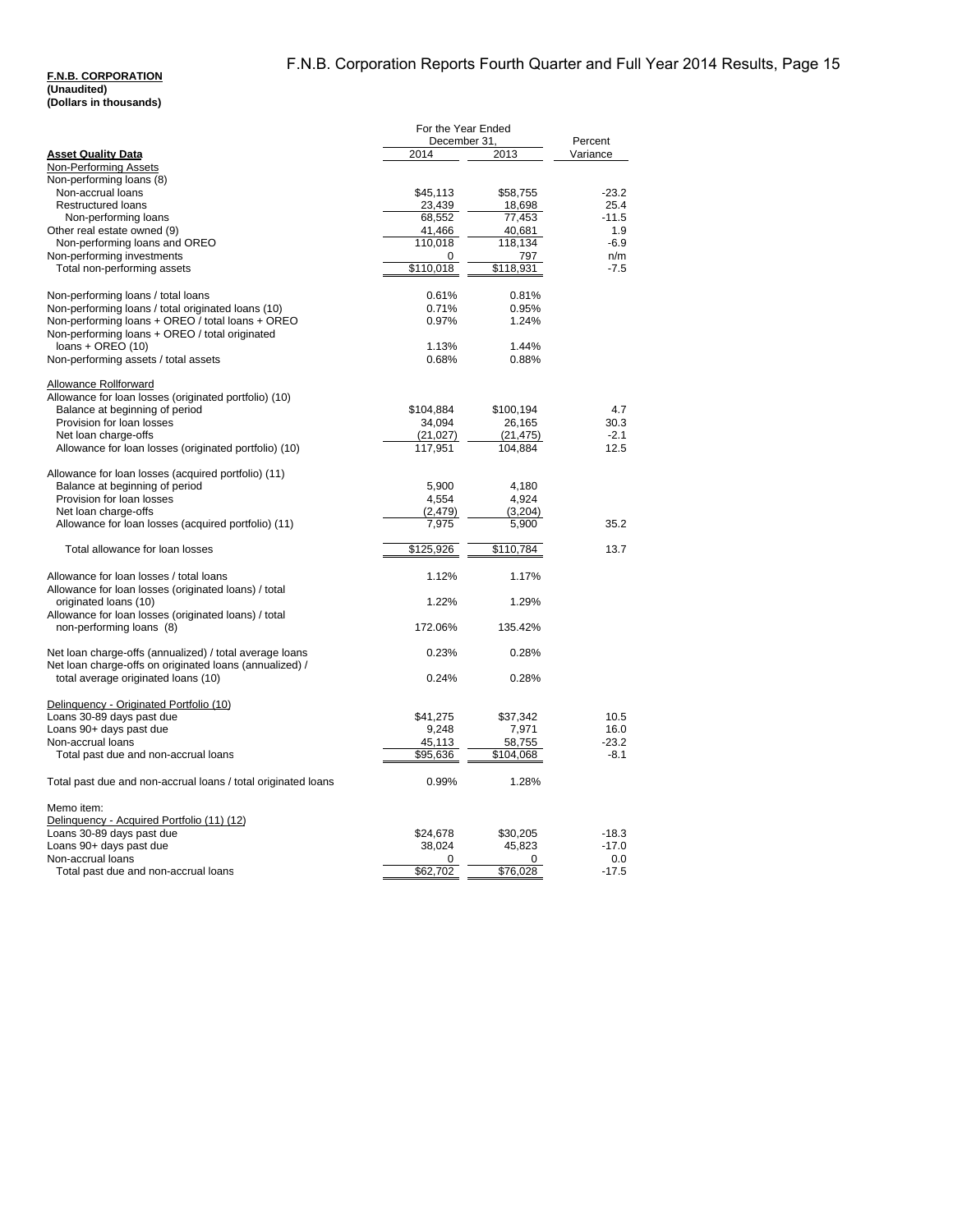# F.N.B. Corporation Reports Fourth Quarter and Full Year 2014 Results, Page 16

### **F.N.B. CORPORATION**

| Fourth Quarter<br><b>Third Quarter</b><br>Interest<br>Average<br>Interest<br>Average<br>Yield<br>Yield<br>Average<br>Earned<br>Average<br>Earned<br>or Paid<br>or Paid<br>or Rate<br>or Rate<br>Outstanding<br>Outstanding<br><b>Assets</b><br>\$24<br>\$57,976<br>0.17%<br>\$54,223<br>\$23<br>0.17%<br>Interest bearing deposits with banks<br>2.07%<br>2.08%<br>Taxable investment securities (13)<br>2,773,557<br>14,320<br>2,636,572<br>13,711<br>Non-taxable investment securities (14)<br>161,994<br>2,077<br>5.13%<br>159,797<br>2,086<br>5.22%<br>68<br>5.62%<br>4,811<br>3,330<br>62<br>7.44%<br>Residential mortgage loans held for sale<br>11,089,886<br>120,304<br>4.31%<br>4.43%<br>Loans (14) (15)<br>10,544,781<br>117,474<br>14,088,224<br>136,793<br>13,398,703<br>133,356<br>Total Interest Earning Assets (14)<br>3.86%<br>3.96%<br>Cash and due from banks<br>206,190<br>199,157<br>Allowance for loan losses<br>(120, 226)<br>(124, 300)<br>163,368<br>Premises and equipment<br>168,317<br>Other assets<br>1,568,419<br>1,576,693<br>\$15,217,695<br><b>Total Assets</b><br>\$15,906,850<br><b>Liabilities</b><br>Deposits:<br>\$4,602,828<br>1,881<br>0.16%<br>\$4,398,565<br>1,752<br>Interest-bearing demand<br>0.16%<br>171<br>172<br>1,577,553<br>0.04%<br>1,575,775<br>0.04%<br>Savings<br>0.82%<br>5,533<br>Certificates and other time<br>2,640,227<br>5,484<br>2,653,535<br>0.83%<br>501<br>0.22%<br>413<br>Customer repurchase agreements<br>905,222<br>772,812<br>0.21%<br>1,126<br>0.56%<br>Other short-term borrowings<br>795,858<br>723,049<br>1,046<br>0.57%<br>1,934<br>1.59%<br>1,692<br>1.59%<br>483,324<br>422,698<br>Long-term debt<br>2.31%<br>339<br>2.31%<br>Junior subordinated debt<br>58,240<br>339<br>58,226<br>11,063,252<br>11,436<br>10,947<br>Total Interest Bearing Liabilities (14)<br>0.41%<br>10,604,660<br>0.41%<br>2,524,568<br>Non-interest bearing demand deposits<br>2,666,600<br>Other liabilities<br>160,740<br>155,505<br><b>Total Liabilities</b><br>13,885,357<br>13,289,968<br>Stockholders' equity<br>2,021,493<br>1,927,727<br><b>Total Liabilities and Stockholders' Equity</b><br>\$15,217,695<br>\$15,906,850<br>\$3,024,972<br>\$2,794,043<br>Net Interest Earning Assets<br>Net Interest Income (FTE)<br>125,357<br>122,409<br>Tax Equivalent Adjustment<br>(1,696)<br>(1,790)<br>\$123,661<br>\$120,619<br>Net Interest Income<br>Net Interest Spread<br>3.45%<br>3.55%<br>3.54%<br>3.63%<br>Net Interest Margin (14) |  | 2014 |  |  |  |  |
|----------------------------------------------------------------------------------------------------------------------------------------------------------------------------------------------------------------------------------------------------------------------------------------------------------------------------------------------------------------------------------------------------------------------------------------------------------------------------------------------------------------------------------------------------------------------------------------------------------------------------------------------------------------------------------------------------------------------------------------------------------------------------------------------------------------------------------------------------------------------------------------------------------------------------------------------------------------------------------------------------------------------------------------------------------------------------------------------------------------------------------------------------------------------------------------------------------------------------------------------------------------------------------------------------------------------------------------------------------------------------------------------------------------------------------------------------------------------------------------------------------------------------------------------------------------------------------------------------------------------------------------------------------------------------------------------------------------------------------------------------------------------------------------------------------------------------------------------------------------------------------------------------------------------------------------------------------------------------------------------------------------------------------------------------------------------------------------------------------------------------------------------------------------------------------------------------------------------------------------------------------------------------------------------------------------------------------------------------------------------------------------------------------------------------------------------------------------------------------------------------|--|------|--|--|--|--|
|                                                                                                                                                                                                                                                                                                                                                                                                                                                                                                                                                                                                                                                                                                                                                                                                                                                                                                                                                                                                                                                                                                                                                                                                                                                                                                                                                                                                                                                                                                                                                                                                                                                                                                                                                                                                                                                                                                                                                                                                                                                                                                                                                                                                                                                                                                                                                                                                                                                                                                    |  |      |  |  |  |  |
|                                                                                                                                                                                                                                                                                                                                                                                                                                                                                                                                                                                                                                                                                                                                                                                                                                                                                                                                                                                                                                                                                                                                                                                                                                                                                                                                                                                                                                                                                                                                                                                                                                                                                                                                                                                                                                                                                                                                                                                                                                                                                                                                                                                                                                                                                                                                                                                                                                                                                                    |  |      |  |  |  |  |
|                                                                                                                                                                                                                                                                                                                                                                                                                                                                                                                                                                                                                                                                                                                                                                                                                                                                                                                                                                                                                                                                                                                                                                                                                                                                                                                                                                                                                                                                                                                                                                                                                                                                                                                                                                                                                                                                                                                                                                                                                                                                                                                                                                                                                                                                                                                                                                                                                                                                                                    |  |      |  |  |  |  |
|                                                                                                                                                                                                                                                                                                                                                                                                                                                                                                                                                                                                                                                                                                                                                                                                                                                                                                                                                                                                                                                                                                                                                                                                                                                                                                                                                                                                                                                                                                                                                                                                                                                                                                                                                                                                                                                                                                                                                                                                                                                                                                                                                                                                                                                                                                                                                                                                                                                                                                    |  |      |  |  |  |  |
|                                                                                                                                                                                                                                                                                                                                                                                                                                                                                                                                                                                                                                                                                                                                                                                                                                                                                                                                                                                                                                                                                                                                                                                                                                                                                                                                                                                                                                                                                                                                                                                                                                                                                                                                                                                                                                                                                                                                                                                                                                                                                                                                                                                                                                                                                                                                                                                                                                                                                                    |  |      |  |  |  |  |
|                                                                                                                                                                                                                                                                                                                                                                                                                                                                                                                                                                                                                                                                                                                                                                                                                                                                                                                                                                                                                                                                                                                                                                                                                                                                                                                                                                                                                                                                                                                                                                                                                                                                                                                                                                                                                                                                                                                                                                                                                                                                                                                                                                                                                                                                                                                                                                                                                                                                                                    |  |      |  |  |  |  |
|                                                                                                                                                                                                                                                                                                                                                                                                                                                                                                                                                                                                                                                                                                                                                                                                                                                                                                                                                                                                                                                                                                                                                                                                                                                                                                                                                                                                                                                                                                                                                                                                                                                                                                                                                                                                                                                                                                                                                                                                                                                                                                                                                                                                                                                                                                                                                                                                                                                                                                    |  |      |  |  |  |  |
|                                                                                                                                                                                                                                                                                                                                                                                                                                                                                                                                                                                                                                                                                                                                                                                                                                                                                                                                                                                                                                                                                                                                                                                                                                                                                                                                                                                                                                                                                                                                                                                                                                                                                                                                                                                                                                                                                                                                                                                                                                                                                                                                                                                                                                                                                                                                                                                                                                                                                                    |  |      |  |  |  |  |
|                                                                                                                                                                                                                                                                                                                                                                                                                                                                                                                                                                                                                                                                                                                                                                                                                                                                                                                                                                                                                                                                                                                                                                                                                                                                                                                                                                                                                                                                                                                                                                                                                                                                                                                                                                                                                                                                                                                                                                                                                                                                                                                                                                                                                                                                                                                                                                                                                                                                                                    |  |      |  |  |  |  |
|                                                                                                                                                                                                                                                                                                                                                                                                                                                                                                                                                                                                                                                                                                                                                                                                                                                                                                                                                                                                                                                                                                                                                                                                                                                                                                                                                                                                                                                                                                                                                                                                                                                                                                                                                                                                                                                                                                                                                                                                                                                                                                                                                                                                                                                                                                                                                                                                                                                                                                    |  |      |  |  |  |  |
|                                                                                                                                                                                                                                                                                                                                                                                                                                                                                                                                                                                                                                                                                                                                                                                                                                                                                                                                                                                                                                                                                                                                                                                                                                                                                                                                                                                                                                                                                                                                                                                                                                                                                                                                                                                                                                                                                                                                                                                                                                                                                                                                                                                                                                                                                                                                                                                                                                                                                                    |  |      |  |  |  |  |
|                                                                                                                                                                                                                                                                                                                                                                                                                                                                                                                                                                                                                                                                                                                                                                                                                                                                                                                                                                                                                                                                                                                                                                                                                                                                                                                                                                                                                                                                                                                                                                                                                                                                                                                                                                                                                                                                                                                                                                                                                                                                                                                                                                                                                                                                                                                                                                                                                                                                                                    |  |      |  |  |  |  |
|                                                                                                                                                                                                                                                                                                                                                                                                                                                                                                                                                                                                                                                                                                                                                                                                                                                                                                                                                                                                                                                                                                                                                                                                                                                                                                                                                                                                                                                                                                                                                                                                                                                                                                                                                                                                                                                                                                                                                                                                                                                                                                                                                                                                                                                                                                                                                                                                                                                                                                    |  |      |  |  |  |  |
|                                                                                                                                                                                                                                                                                                                                                                                                                                                                                                                                                                                                                                                                                                                                                                                                                                                                                                                                                                                                                                                                                                                                                                                                                                                                                                                                                                                                                                                                                                                                                                                                                                                                                                                                                                                                                                                                                                                                                                                                                                                                                                                                                                                                                                                                                                                                                                                                                                                                                                    |  |      |  |  |  |  |
|                                                                                                                                                                                                                                                                                                                                                                                                                                                                                                                                                                                                                                                                                                                                                                                                                                                                                                                                                                                                                                                                                                                                                                                                                                                                                                                                                                                                                                                                                                                                                                                                                                                                                                                                                                                                                                                                                                                                                                                                                                                                                                                                                                                                                                                                                                                                                                                                                                                                                                    |  |      |  |  |  |  |
|                                                                                                                                                                                                                                                                                                                                                                                                                                                                                                                                                                                                                                                                                                                                                                                                                                                                                                                                                                                                                                                                                                                                                                                                                                                                                                                                                                                                                                                                                                                                                                                                                                                                                                                                                                                                                                                                                                                                                                                                                                                                                                                                                                                                                                                                                                                                                                                                                                                                                                    |  |      |  |  |  |  |
|                                                                                                                                                                                                                                                                                                                                                                                                                                                                                                                                                                                                                                                                                                                                                                                                                                                                                                                                                                                                                                                                                                                                                                                                                                                                                                                                                                                                                                                                                                                                                                                                                                                                                                                                                                                                                                                                                                                                                                                                                                                                                                                                                                                                                                                                                                                                                                                                                                                                                                    |  |      |  |  |  |  |
|                                                                                                                                                                                                                                                                                                                                                                                                                                                                                                                                                                                                                                                                                                                                                                                                                                                                                                                                                                                                                                                                                                                                                                                                                                                                                                                                                                                                                                                                                                                                                                                                                                                                                                                                                                                                                                                                                                                                                                                                                                                                                                                                                                                                                                                                                                                                                                                                                                                                                                    |  |      |  |  |  |  |
|                                                                                                                                                                                                                                                                                                                                                                                                                                                                                                                                                                                                                                                                                                                                                                                                                                                                                                                                                                                                                                                                                                                                                                                                                                                                                                                                                                                                                                                                                                                                                                                                                                                                                                                                                                                                                                                                                                                                                                                                                                                                                                                                                                                                                                                                                                                                                                                                                                                                                                    |  |      |  |  |  |  |
|                                                                                                                                                                                                                                                                                                                                                                                                                                                                                                                                                                                                                                                                                                                                                                                                                                                                                                                                                                                                                                                                                                                                                                                                                                                                                                                                                                                                                                                                                                                                                                                                                                                                                                                                                                                                                                                                                                                                                                                                                                                                                                                                                                                                                                                                                                                                                                                                                                                                                                    |  |      |  |  |  |  |
|                                                                                                                                                                                                                                                                                                                                                                                                                                                                                                                                                                                                                                                                                                                                                                                                                                                                                                                                                                                                                                                                                                                                                                                                                                                                                                                                                                                                                                                                                                                                                                                                                                                                                                                                                                                                                                                                                                                                                                                                                                                                                                                                                                                                                                                                                                                                                                                                                                                                                                    |  |      |  |  |  |  |
|                                                                                                                                                                                                                                                                                                                                                                                                                                                                                                                                                                                                                                                                                                                                                                                                                                                                                                                                                                                                                                                                                                                                                                                                                                                                                                                                                                                                                                                                                                                                                                                                                                                                                                                                                                                                                                                                                                                                                                                                                                                                                                                                                                                                                                                                                                                                                                                                                                                                                                    |  |      |  |  |  |  |
|                                                                                                                                                                                                                                                                                                                                                                                                                                                                                                                                                                                                                                                                                                                                                                                                                                                                                                                                                                                                                                                                                                                                                                                                                                                                                                                                                                                                                                                                                                                                                                                                                                                                                                                                                                                                                                                                                                                                                                                                                                                                                                                                                                                                                                                                                                                                                                                                                                                                                                    |  |      |  |  |  |  |
|                                                                                                                                                                                                                                                                                                                                                                                                                                                                                                                                                                                                                                                                                                                                                                                                                                                                                                                                                                                                                                                                                                                                                                                                                                                                                                                                                                                                                                                                                                                                                                                                                                                                                                                                                                                                                                                                                                                                                                                                                                                                                                                                                                                                                                                                                                                                                                                                                                                                                                    |  |      |  |  |  |  |
|                                                                                                                                                                                                                                                                                                                                                                                                                                                                                                                                                                                                                                                                                                                                                                                                                                                                                                                                                                                                                                                                                                                                                                                                                                                                                                                                                                                                                                                                                                                                                                                                                                                                                                                                                                                                                                                                                                                                                                                                                                                                                                                                                                                                                                                                                                                                                                                                                                                                                                    |  |      |  |  |  |  |
|                                                                                                                                                                                                                                                                                                                                                                                                                                                                                                                                                                                                                                                                                                                                                                                                                                                                                                                                                                                                                                                                                                                                                                                                                                                                                                                                                                                                                                                                                                                                                                                                                                                                                                                                                                                                                                                                                                                                                                                                                                                                                                                                                                                                                                                                                                                                                                                                                                                                                                    |  |      |  |  |  |  |
|                                                                                                                                                                                                                                                                                                                                                                                                                                                                                                                                                                                                                                                                                                                                                                                                                                                                                                                                                                                                                                                                                                                                                                                                                                                                                                                                                                                                                                                                                                                                                                                                                                                                                                                                                                                                                                                                                                                                                                                                                                                                                                                                                                                                                                                                                                                                                                                                                                                                                                    |  |      |  |  |  |  |
|                                                                                                                                                                                                                                                                                                                                                                                                                                                                                                                                                                                                                                                                                                                                                                                                                                                                                                                                                                                                                                                                                                                                                                                                                                                                                                                                                                                                                                                                                                                                                                                                                                                                                                                                                                                                                                                                                                                                                                                                                                                                                                                                                                                                                                                                                                                                                                                                                                                                                                    |  |      |  |  |  |  |
|                                                                                                                                                                                                                                                                                                                                                                                                                                                                                                                                                                                                                                                                                                                                                                                                                                                                                                                                                                                                                                                                                                                                                                                                                                                                                                                                                                                                                                                                                                                                                                                                                                                                                                                                                                                                                                                                                                                                                                                                                                                                                                                                                                                                                                                                                                                                                                                                                                                                                                    |  |      |  |  |  |  |
|                                                                                                                                                                                                                                                                                                                                                                                                                                                                                                                                                                                                                                                                                                                                                                                                                                                                                                                                                                                                                                                                                                                                                                                                                                                                                                                                                                                                                                                                                                                                                                                                                                                                                                                                                                                                                                                                                                                                                                                                                                                                                                                                                                                                                                                                                                                                                                                                                                                                                                    |  |      |  |  |  |  |
|                                                                                                                                                                                                                                                                                                                                                                                                                                                                                                                                                                                                                                                                                                                                                                                                                                                                                                                                                                                                                                                                                                                                                                                                                                                                                                                                                                                                                                                                                                                                                                                                                                                                                                                                                                                                                                                                                                                                                                                                                                                                                                                                                                                                                                                                                                                                                                                                                                                                                                    |  |      |  |  |  |  |
|                                                                                                                                                                                                                                                                                                                                                                                                                                                                                                                                                                                                                                                                                                                                                                                                                                                                                                                                                                                                                                                                                                                                                                                                                                                                                                                                                                                                                                                                                                                                                                                                                                                                                                                                                                                                                                                                                                                                                                                                                                                                                                                                                                                                                                                                                                                                                                                                                                                                                                    |  |      |  |  |  |  |
|                                                                                                                                                                                                                                                                                                                                                                                                                                                                                                                                                                                                                                                                                                                                                                                                                                                                                                                                                                                                                                                                                                                                                                                                                                                                                                                                                                                                                                                                                                                                                                                                                                                                                                                                                                                                                                                                                                                                                                                                                                                                                                                                                                                                                                                                                                                                                                                                                                                                                                    |  |      |  |  |  |  |
|                                                                                                                                                                                                                                                                                                                                                                                                                                                                                                                                                                                                                                                                                                                                                                                                                                                                                                                                                                                                                                                                                                                                                                                                                                                                                                                                                                                                                                                                                                                                                                                                                                                                                                                                                                                                                                                                                                                                                                                                                                                                                                                                                                                                                                                                                                                                                                                                                                                                                                    |  |      |  |  |  |  |
|                                                                                                                                                                                                                                                                                                                                                                                                                                                                                                                                                                                                                                                                                                                                                                                                                                                                                                                                                                                                                                                                                                                                                                                                                                                                                                                                                                                                                                                                                                                                                                                                                                                                                                                                                                                                                                                                                                                                                                                                                                                                                                                                                                                                                                                                                                                                                                                                                                                                                                    |  |      |  |  |  |  |
|                                                                                                                                                                                                                                                                                                                                                                                                                                                                                                                                                                                                                                                                                                                                                                                                                                                                                                                                                                                                                                                                                                                                                                                                                                                                                                                                                                                                                                                                                                                                                                                                                                                                                                                                                                                                                                                                                                                                                                                                                                                                                                                                                                                                                                                                                                                                                                                                                                                                                                    |  |      |  |  |  |  |
|                                                                                                                                                                                                                                                                                                                                                                                                                                                                                                                                                                                                                                                                                                                                                                                                                                                                                                                                                                                                                                                                                                                                                                                                                                                                                                                                                                                                                                                                                                                                                                                                                                                                                                                                                                                                                                                                                                                                                                                                                                                                                                                                                                                                                                                                                                                                                                                                                                                                                                    |  |      |  |  |  |  |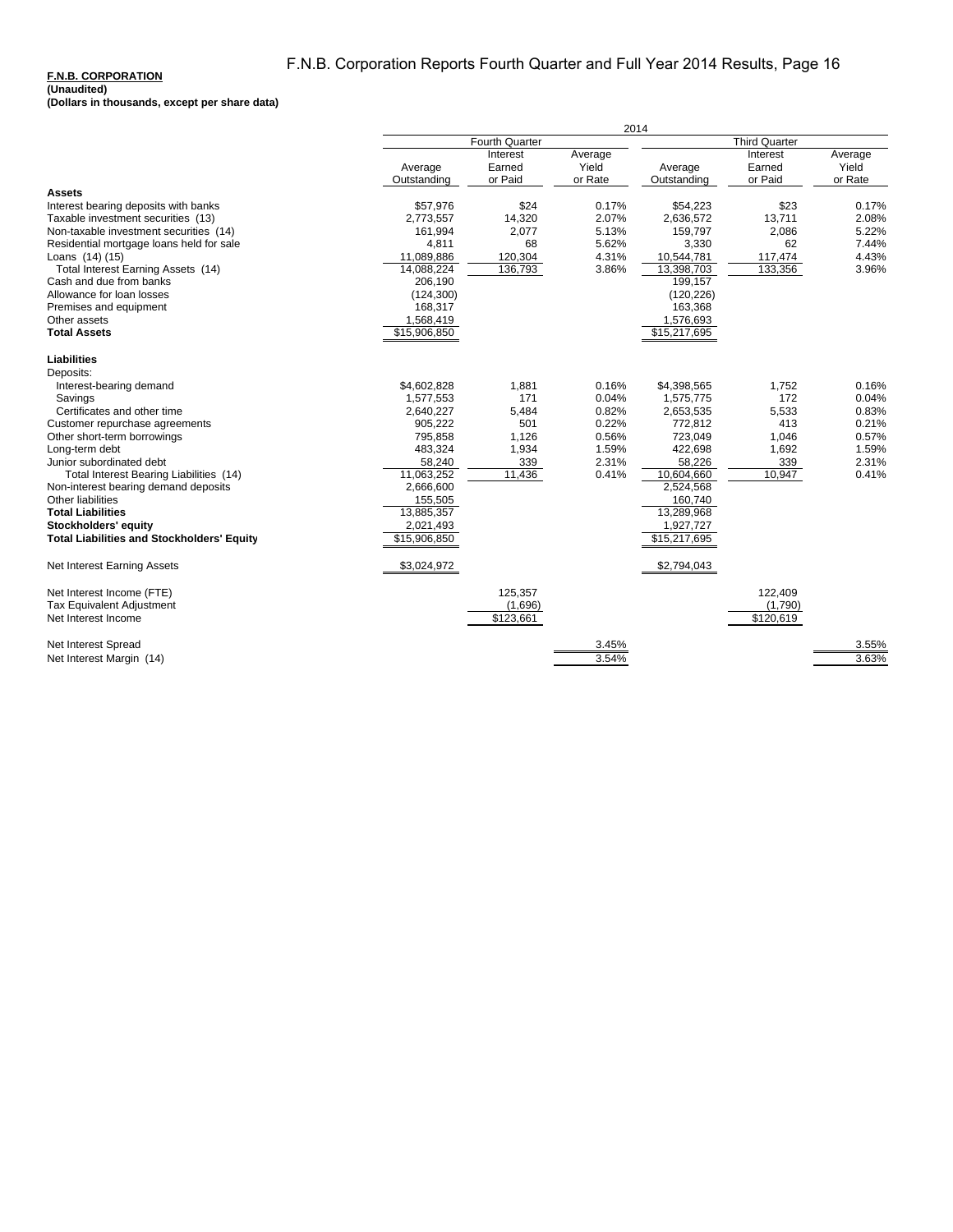### **F.N.B. CORPORATION**

|                                            |              | 2013                  |         |  |
|--------------------------------------------|--------------|-----------------------|---------|--|
|                                            |              | Fourth Quarter        |         |  |
|                                            |              | Interest              | Average |  |
|                                            | Average      | Earned                | Yield   |  |
|                                            | Outstanding  | or Paid               | or Rate |  |
| Assets                                     |              |                       |         |  |
| Interest bearing deposits with banks       | \$130,027    | \$84                  | 0.25%   |  |
| Taxable investment securities (13)         | 2,162,444    | 11,381                | 2.10%   |  |
| Non-taxable investment securities (14)     | 153,349      | 2,054                 | 5.36%   |  |
| Residential mortgage loans held for sale   | 6,128        | 103                   | 6.73%   |  |
| Loans (14) (15)                            | 9,322,742    | 105,719               | 4.51%   |  |
| Total Interest Earning Assets (14)         | 11,774,690   | 119,341               | 4.03%   |  |
| Cash and due from banks                    | 199,986      |                       |         |  |
| Allowance for loan losses                  | (111, 654)   |                       |         |  |
| Premises and equipment                     | 155,310      |                       |         |  |
| Other assets                               | 1,438,604    |                       |         |  |
| <b>Total Assets</b>                        | \$13,456,936 |                       |         |  |
|                                            |              |                       |         |  |
| <b>Liabilities</b>                         |              |                       |         |  |
| Deposits:                                  |              |                       |         |  |
| Interest-bearing demand                    | \$4,054,525  | 1,500                 | 0.15%   |  |
| Savings                                    | 1,413,765    | 164                   | 0.05%   |  |
| Certificates and other time                | 2,609,294    | 5,274                 | 0.80%   |  |
| Customer repurchase agreements             | 866,955      | 510                   | 0.23%   |  |
| Other short-term borrowings                | 173,405      | 636                   | 1.45%   |  |
| Long-term debt                             | 138,631      | 820                   | 2.35%   |  |
| Junior subordinated debt                   | 192,533      | 1,787                 | 3.68%   |  |
| Total Interest Bearing Liabilities (14)    | 9,449,108    | 10,691                | 0.45%   |  |
| Non-interest bearing demand deposits       | 2,168,847    |                       |         |  |
| Other liabilities                          | 144,312      |                       |         |  |
| <b>Total Liabilities</b>                   | 11,762,267   |                       |         |  |
| Stockholders' equity                       | 1,694,669    |                       |         |  |
| Total Liabilities and Stockholders' Equity | \$13,456,936 |                       |         |  |
|                                            |              |                       |         |  |
| Net Interest Earning Assets                | \$2,325,582  |                       |         |  |
|                                            |              |                       |         |  |
| Net Interest Income (FTE)                  |              | 108,650               |         |  |
| <b>Tax Equivalent Adjustment</b>           |              | (1,704)               |         |  |
| Net Interest Income                        |              | $\overline{$}106,946$ |         |  |
|                                            |              |                       |         |  |
| Net Interest Spread                        |              |                       | 3.58%   |  |
| Net Interest Margin (14)                   |              |                       | 3.67%   |  |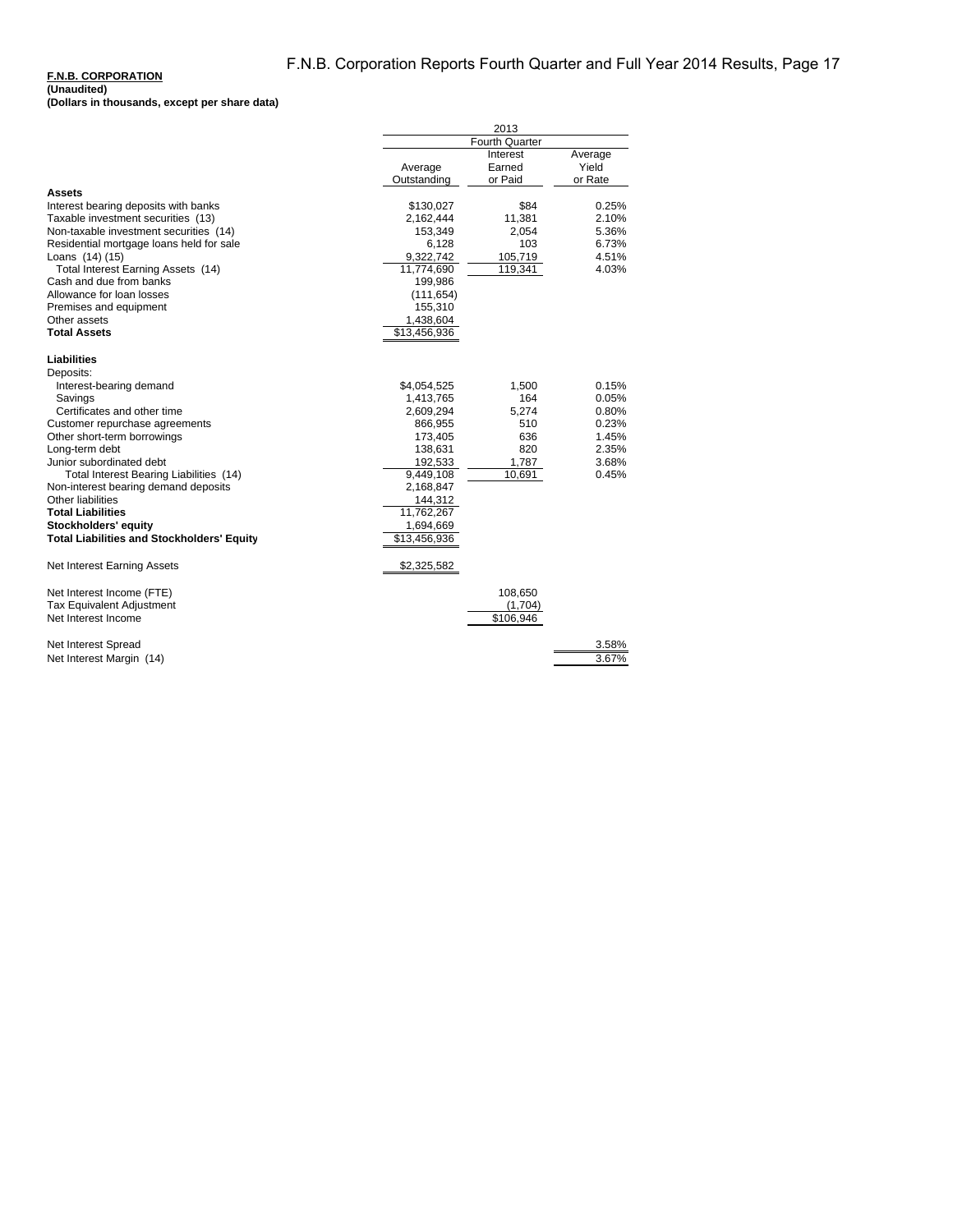# F.N.B. Corporation Reports Fourth Quarter and Full Year 2014 Results, Page 18

### **F.N.B. CORPORATION**

| 2014<br>2013<br>Interest<br>Interest<br>Average<br>Average<br>Earned<br>Yield<br>Average<br>Earned<br>Yield<br>Average<br>or Paid<br>or Paid<br>or Rate<br>or Rate<br>Outstanding<br>Outstanding<br><b>Assets</b><br>\$94<br>\$51,070<br>0.18%<br>\$129<br>0.22%<br>Interest bearing deposits with banks<br>\$57,605<br>54,060<br>2.09%<br>43,551<br>2.05%<br>Taxable investment securities (13)<br>2,590,746<br>2,125,001<br>Non-taxable investment securities (14)<br>8,148<br>5.24%<br>8,737<br>5.44%<br>155,608<br>160,601<br>355<br>9.02%<br>720<br>3,932<br>17,772<br>4.05%<br>Residential mortgage loans held for sale<br>4.37%<br>10,364,199<br>453,225<br>8,688,030<br>394,218<br>4.54%<br>Loans (14) (15)<br>447,355<br>Total Interest Earning Assets (14)<br>13,165,555<br>515,882<br>3.92%<br>11,049,009<br>4.05%<br>Cash and due from banks<br>197,210<br>183,656<br>Allowance for loan losses<br>(117, 027)<br>(109, 050)<br>Premises and equipment<br>163,986<br>147,009<br>Other assets<br>1,552,416<br>1,370,061<br>\$12,640,685<br><b>Total Assets</b><br>\$14,962,140<br><b>Liabilities</b><br>Deposits:<br>\$4,352,050<br>6,812<br>0.16%<br>\$3,844,865<br>5,825<br>0.15%<br>Interest-bearing demand<br>1,556,040<br>698<br>0.04%<br>1,358,386<br>656<br>0.05%<br>Savings<br>Certificates and other time<br>0.82%<br>22,960<br>0.92%<br>2,681,055<br>22,093<br>2,489,129<br>0.22%<br>Customer repurchase agreements<br>826,125<br>1,816<br>794,436<br>1,850<br>0.23%<br>3,822<br>0.62%<br>2,600<br>1.12%<br>Other short-term borrowings<br>616,717<br>231,326<br>3,088<br>5,784<br>1.66%<br>103,772<br>2.98%<br>Long-term debt<br>348,643<br>2.65%<br>3.70%<br>Junior subordinated debt<br>62,790<br>1,661<br>199,296<br>7,365<br>Total Interest Bearing Liabilities (14)<br>10,443,420<br>42,686<br>9,021,210<br>44,344<br>0.41%<br>0.49%<br>2,448,546<br>1,963,431<br>Non-interest bearing demand deposits<br>Other liabilities<br>149,734<br>141,573<br>11,126,214<br>13,041,700<br><b>Total Liabilities</b><br>Stockholders' equity<br>1,920,440<br>1,514,471<br><b>Total Liabilities and Stockholders' Equity</b><br>\$12,640,685<br>\$14,962,140<br>\$2,722,135<br>\$2,027,799<br>Net Interest Earning Assets<br>Net Interest Income (FTE)<br>473,196<br>403,011<br>Tax Equivalent Adjustment<br>(6, 899)<br>(6,969)<br>\$466,297<br>$\overline{$396,042}$<br>Net Interest Income<br>Net Interest Spread<br>3.51%<br>3.56%<br>3.59%<br>Net Interest Margin (14)<br>3.65% |  | For the Year Ended December 31, |  |  |  |  |
|----------------------------------------------------------------------------------------------------------------------------------------------------------------------------------------------------------------------------------------------------------------------------------------------------------------------------------------------------------------------------------------------------------------------------------------------------------------------------------------------------------------------------------------------------------------------------------------------------------------------------------------------------------------------------------------------------------------------------------------------------------------------------------------------------------------------------------------------------------------------------------------------------------------------------------------------------------------------------------------------------------------------------------------------------------------------------------------------------------------------------------------------------------------------------------------------------------------------------------------------------------------------------------------------------------------------------------------------------------------------------------------------------------------------------------------------------------------------------------------------------------------------------------------------------------------------------------------------------------------------------------------------------------------------------------------------------------------------------------------------------------------------------------------------------------------------------------------------------------------------------------------------------------------------------------------------------------------------------------------------------------------------------------------------------------------------------------------------------------------------------------------------------------------------------------------------------------------------------------------------------------------------------------------------------------------------------------------------------------------------------------------------------------------------------------------------------------------------------------------------------|--|---------------------------------|--|--|--|--|
|                                                                                                                                                                                                                                                                                                                                                                                                                                                                                                                                                                                                                                                                                                                                                                                                                                                                                                                                                                                                                                                                                                                                                                                                                                                                                                                                                                                                                                                                                                                                                                                                                                                                                                                                                                                                                                                                                                                                                                                                                                                                                                                                                                                                                                                                                                                                                                                                                                                                                                    |  |                                 |  |  |  |  |
|                                                                                                                                                                                                                                                                                                                                                                                                                                                                                                                                                                                                                                                                                                                                                                                                                                                                                                                                                                                                                                                                                                                                                                                                                                                                                                                                                                                                                                                                                                                                                                                                                                                                                                                                                                                                                                                                                                                                                                                                                                                                                                                                                                                                                                                                                                                                                                                                                                                                                                    |  |                                 |  |  |  |  |
|                                                                                                                                                                                                                                                                                                                                                                                                                                                                                                                                                                                                                                                                                                                                                                                                                                                                                                                                                                                                                                                                                                                                                                                                                                                                                                                                                                                                                                                                                                                                                                                                                                                                                                                                                                                                                                                                                                                                                                                                                                                                                                                                                                                                                                                                                                                                                                                                                                                                                                    |  |                                 |  |  |  |  |
|                                                                                                                                                                                                                                                                                                                                                                                                                                                                                                                                                                                                                                                                                                                                                                                                                                                                                                                                                                                                                                                                                                                                                                                                                                                                                                                                                                                                                                                                                                                                                                                                                                                                                                                                                                                                                                                                                                                                                                                                                                                                                                                                                                                                                                                                                                                                                                                                                                                                                                    |  |                                 |  |  |  |  |
|                                                                                                                                                                                                                                                                                                                                                                                                                                                                                                                                                                                                                                                                                                                                                                                                                                                                                                                                                                                                                                                                                                                                                                                                                                                                                                                                                                                                                                                                                                                                                                                                                                                                                                                                                                                                                                                                                                                                                                                                                                                                                                                                                                                                                                                                                                                                                                                                                                                                                                    |  |                                 |  |  |  |  |
|                                                                                                                                                                                                                                                                                                                                                                                                                                                                                                                                                                                                                                                                                                                                                                                                                                                                                                                                                                                                                                                                                                                                                                                                                                                                                                                                                                                                                                                                                                                                                                                                                                                                                                                                                                                                                                                                                                                                                                                                                                                                                                                                                                                                                                                                                                                                                                                                                                                                                                    |  |                                 |  |  |  |  |
|                                                                                                                                                                                                                                                                                                                                                                                                                                                                                                                                                                                                                                                                                                                                                                                                                                                                                                                                                                                                                                                                                                                                                                                                                                                                                                                                                                                                                                                                                                                                                                                                                                                                                                                                                                                                                                                                                                                                                                                                                                                                                                                                                                                                                                                                                                                                                                                                                                                                                                    |  |                                 |  |  |  |  |
|                                                                                                                                                                                                                                                                                                                                                                                                                                                                                                                                                                                                                                                                                                                                                                                                                                                                                                                                                                                                                                                                                                                                                                                                                                                                                                                                                                                                                                                                                                                                                                                                                                                                                                                                                                                                                                                                                                                                                                                                                                                                                                                                                                                                                                                                                                                                                                                                                                                                                                    |  |                                 |  |  |  |  |
|                                                                                                                                                                                                                                                                                                                                                                                                                                                                                                                                                                                                                                                                                                                                                                                                                                                                                                                                                                                                                                                                                                                                                                                                                                                                                                                                                                                                                                                                                                                                                                                                                                                                                                                                                                                                                                                                                                                                                                                                                                                                                                                                                                                                                                                                                                                                                                                                                                                                                                    |  |                                 |  |  |  |  |
|                                                                                                                                                                                                                                                                                                                                                                                                                                                                                                                                                                                                                                                                                                                                                                                                                                                                                                                                                                                                                                                                                                                                                                                                                                                                                                                                                                                                                                                                                                                                                                                                                                                                                                                                                                                                                                                                                                                                                                                                                                                                                                                                                                                                                                                                                                                                                                                                                                                                                                    |  |                                 |  |  |  |  |
|                                                                                                                                                                                                                                                                                                                                                                                                                                                                                                                                                                                                                                                                                                                                                                                                                                                                                                                                                                                                                                                                                                                                                                                                                                                                                                                                                                                                                                                                                                                                                                                                                                                                                                                                                                                                                                                                                                                                                                                                                                                                                                                                                                                                                                                                                                                                                                                                                                                                                                    |  |                                 |  |  |  |  |
|                                                                                                                                                                                                                                                                                                                                                                                                                                                                                                                                                                                                                                                                                                                                                                                                                                                                                                                                                                                                                                                                                                                                                                                                                                                                                                                                                                                                                                                                                                                                                                                                                                                                                                                                                                                                                                                                                                                                                                                                                                                                                                                                                                                                                                                                                                                                                                                                                                                                                                    |  |                                 |  |  |  |  |
|                                                                                                                                                                                                                                                                                                                                                                                                                                                                                                                                                                                                                                                                                                                                                                                                                                                                                                                                                                                                                                                                                                                                                                                                                                                                                                                                                                                                                                                                                                                                                                                                                                                                                                                                                                                                                                                                                                                                                                                                                                                                                                                                                                                                                                                                                                                                                                                                                                                                                                    |  |                                 |  |  |  |  |
|                                                                                                                                                                                                                                                                                                                                                                                                                                                                                                                                                                                                                                                                                                                                                                                                                                                                                                                                                                                                                                                                                                                                                                                                                                                                                                                                                                                                                                                                                                                                                                                                                                                                                                                                                                                                                                                                                                                                                                                                                                                                                                                                                                                                                                                                                                                                                                                                                                                                                                    |  |                                 |  |  |  |  |
|                                                                                                                                                                                                                                                                                                                                                                                                                                                                                                                                                                                                                                                                                                                                                                                                                                                                                                                                                                                                                                                                                                                                                                                                                                                                                                                                                                                                                                                                                                                                                                                                                                                                                                                                                                                                                                                                                                                                                                                                                                                                                                                                                                                                                                                                                                                                                                                                                                                                                                    |  |                                 |  |  |  |  |
|                                                                                                                                                                                                                                                                                                                                                                                                                                                                                                                                                                                                                                                                                                                                                                                                                                                                                                                                                                                                                                                                                                                                                                                                                                                                                                                                                                                                                                                                                                                                                                                                                                                                                                                                                                                                                                                                                                                                                                                                                                                                                                                                                                                                                                                                                                                                                                                                                                                                                                    |  |                                 |  |  |  |  |
|                                                                                                                                                                                                                                                                                                                                                                                                                                                                                                                                                                                                                                                                                                                                                                                                                                                                                                                                                                                                                                                                                                                                                                                                                                                                                                                                                                                                                                                                                                                                                                                                                                                                                                                                                                                                                                                                                                                                                                                                                                                                                                                                                                                                                                                                                                                                                                                                                                                                                                    |  |                                 |  |  |  |  |
|                                                                                                                                                                                                                                                                                                                                                                                                                                                                                                                                                                                                                                                                                                                                                                                                                                                                                                                                                                                                                                                                                                                                                                                                                                                                                                                                                                                                                                                                                                                                                                                                                                                                                                                                                                                                                                                                                                                                                                                                                                                                                                                                                                                                                                                                                                                                                                                                                                                                                                    |  |                                 |  |  |  |  |
|                                                                                                                                                                                                                                                                                                                                                                                                                                                                                                                                                                                                                                                                                                                                                                                                                                                                                                                                                                                                                                                                                                                                                                                                                                                                                                                                                                                                                                                                                                                                                                                                                                                                                                                                                                                                                                                                                                                                                                                                                                                                                                                                                                                                                                                                                                                                                                                                                                                                                                    |  |                                 |  |  |  |  |
|                                                                                                                                                                                                                                                                                                                                                                                                                                                                                                                                                                                                                                                                                                                                                                                                                                                                                                                                                                                                                                                                                                                                                                                                                                                                                                                                                                                                                                                                                                                                                                                                                                                                                                                                                                                                                                                                                                                                                                                                                                                                                                                                                                                                                                                                                                                                                                                                                                                                                                    |  |                                 |  |  |  |  |
|                                                                                                                                                                                                                                                                                                                                                                                                                                                                                                                                                                                                                                                                                                                                                                                                                                                                                                                                                                                                                                                                                                                                                                                                                                                                                                                                                                                                                                                                                                                                                                                                                                                                                                                                                                                                                                                                                                                                                                                                                                                                                                                                                                                                                                                                                                                                                                                                                                                                                                    |  |                                 |  |  |  |  |
|                                                                                                                                                                                                                                                                                                                                                                                                                                                                                                                                                                                                                                                                                                                                                                                                                                                                                                                                                                                                                                                                                                                                                                                                                                                                                                                                                                                                                                                                                                                                                                                                                                                                                                                                                                                                                                                                                                                                                                                                                                                                                                                                                                                                                                                                                                                                                                                                                                                                                                    |  |                                 |  |  |  |  |
|                                                                                                                                                                                                                                                                                                                                                                                                                                                                                                                                                                                                                                                                                                                                                                                                                                                                                                                                                                                                                                                                                                                                                                                                                                                                                                                                                                                                                                                                                                                                                                                                                                                                                                                                                                                                                                                                                                                                                                                                                                                                                                                                                                                                                                                                                                                                                                                                                                                                                                    |  |                                 |  |  |  |  |
|                                                                                                                                                                                                                                                                                                                                                                                                                                                                                                                                                                                                                                                                                                                                                                                                                                                                                                                                                                                                                                                                                                                                                                                                                                                                                                                                                                                                                                                                                                                                                                                                                                                                                                                                                                                                                                                                                                                                                                                                                                                                                                                                                                                                                                                                                                                                                                                                                                                                                                    |  |                                 |  |  |  |  |
|                                                                                                                                                                                                                                                                                                                                                                                                                                                                                                                                                                                                                                                                                                                                                                                                                                                                                                                                                                                                                                                                                                                                                                                                                                                                                                                                                                                                                                                                                                                                                                                                                                                                                                                                                                                                                                                                                                                                                                                                                                                                                                                                                                                                                                                                                                                                                                                                                                                                                                    |  |                                 |  |  |  |  |
|                                                                                                                                                                                                                                                                                                                                                                                                                                                                                                                                                                                                                                                                                                                                                                                                                                                                                                                                                                                                                                                                                                                                                                                                                                                                                                                                                                                                                                                                                                                                                                                                                                                                                                                                                                                                                                                                                                                                                                                                                                                                                                                                                                                                                                                                                                                                                                                                                                                                                                    |  |                                 |  |  |  |  |
|                                                                                                                                                                                                                                                                                                                                                                                                                                                                                                                                                                                                                                                                                                                                                                                                                                                                                                                                                                                                                                                                                                                                                                                                                                                                                                                                                                                                                                                                                                                                                                                                                                                                                                                                                                                                                                                                                                                                                                                                                                                                                                                                                                                                                                                                                                                                                                                                                                                                                                    |  |                                 |  |  |  |  |
|                                                                                                                                                                                                                                                                                                                                                                                                                                                                                                                                                                                                                                                                                                                                                                                                                                                                                                                                                                                                                                                                                                                                                                                                                                                                                                                                                                                                                                                                                                                                                                                                                                                                                                                                                                                                                                                                                                                                                                                                                                                                                                                                                                                                                                                                                                                                                                                                                                                                                                    |  |                                 |  |  |  |  |
|                                                                                                                                                                                                                                                                                                                                                                                                                                                                                                                                                                                                                                                                                                                                                                                                                                                                                                                                                                                                                                                                                                                                                                                                                                                                                                                                                                                                                                                                                                                                                                                                                                                                                                                                                                                                                                                                                                                                                                                                                                                                                                                                                                                                                                                                                                                                                                                                                                                                                                    |  |                                 |  |  |  |  |
|                                                                                                                                                                                                                                                                                                                                                                                                                                                                                                                                                                                                                                                                                                                                                                                                                                                                                                                                                                                                                                                                                                                                                                                                                                                                                                                                                                                                                                                                                                                                                                                                                                                                                                                                                                                                                                                                                                                                                                                                                                                                                                                                                                                                                                                                                                                                                                                                                                                                                                    |  |                                 |  |  |  |  |
|                                                                                                                                                                                                                                                                                                                                                                                                                                                                                                                                                                                                                                                                                                                                                                                                                                                                                                                                                                                                                                                                                                                                                                                                                                                                                                                                                                                                                                                                                                                                                                                                                                                                                                                                                                                                                                                                                                                                                                                                                                                                                                                                                                                                                                                                                                                                                                                                                                                                                                    |  |                                 |  |  |  |  |
|                                                                                                                                                                                                                                                                                                                                                                                                                                                                                                                                                                                                                                                                                                                                                                                                                                                                                                                                                                                                                                                                                                                                                                                                                                                                                                                                                                                                                                                                                                                                                                                                                                                                                                                                                                                                                                                                                                                                                                                                                                                                                                                                                                                                                                                                                                                                                                                                                                                                                                    |  |                                 |  |  |  |  |
|                                                                                                                                                                                                                                                                                                                                                                                                                                                                                                                                                                                                                                                                                                                                                                                                                                                                                                                                                                                                                                                                                                                                                                                                                                                                                                                                                                                                                                                                                                                                                                                                                                                                                                                                                                                                                                                                                                                                                                                                                                                                                                                                                                                                                                                                                                                                                                                                                                                                                                    |  |                                 |  |  |  |  |
|                                                                                                                                                                                                                                                                                                                                                                                                                                                                                                                                                                                                                                                                                                                                                                                                                                                                                                                                                                                                                                                                                                                                                                                                                                                                                                                                                                                                                                                                                                                                                                                                                                                                                                                                                                                                                                                                                                                                                                                                                                                                                                                                                                                                                                                                                                                                                                                                                                                                                                    |  |                                 |  |  |  |  |
|                                                                                                                                                                                                                                                                                                                                                                                                                                                                                                                                                                                                                                                                                                                                                                                                                                                                                                                                                                                                                                                                                                                                                                                                                                                                                                                                                                                                                                                                                                                                                                                                                                                                                                                                                                                                                                                                                                                                                                                                                                                                                                                                                                                                                                                                                                                                                                                                                                                                                                    |  |                                 |  |  |  |  |
|                                                                                                                                                                                                                                                                                                                                                                                                                                                                                                                                                                                                                                                                                                                                                                                                                                                                                                                                                                                                                                                                                                                                                                                                                                                                                                                                                                                                                                                                                                                                                                                                                                                                                                                                                                                                                                                                                                                                                                                                                                                                                                                                                                                                                                                                                                                                                                                                                                                                                                    |  |                                 |  |  |  |  |
|                                                                                                                                                                                                                                                                                                                                                                                                                                                                                                                                                                                                                                                                                                                                                                                                                                                                                                                                                                                                                                                                                                                                                                                                                                                                                                                                                                                                                                                                                                                                                                                                                                                                                                                                                                                                                                                                                                                                                                                                                                                                                                                                                                                                                                                                                                                                                                                                                                                                                                    |  |                                 |  |  |  |  |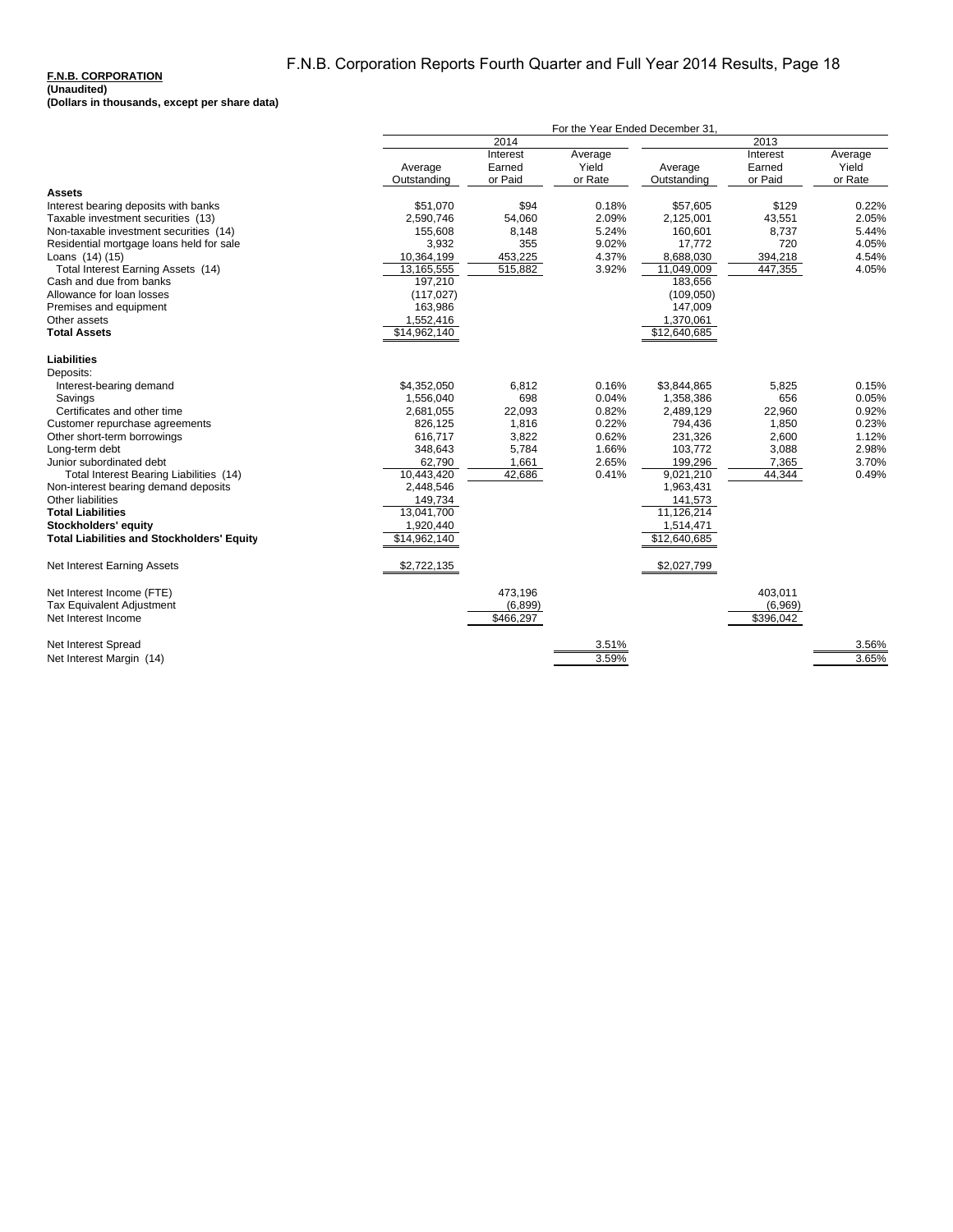### **F.N.B. CORPORATION**

### NON-GAAP FINANCIAL MEASURES

We believe the following non-GAAP financial measures used by F.N.B. Corporation provide information useful to investors in understanding F.N.B. Corporation's operating performance and trends, and facilitate comparisons with the performance of F.N.B. Corporation's peers. The non-GAAP financial measures used by F.N.B. Corporation may differ from the non-GAAP financial measures other financial institutions use to measure their results of operations. Non-GAAP financial measures should be viewed in addition to, and not as an alternative for, F.N.B. Corporation's reported results prepared in accordance with U.S. GAAP. The following tables summarize the non-GAAP financial measures included in this press release and derived from amounts reported in F.N.B. Corporation's financial statements.

| Fourth<br>Third<br>Fourth<br>Quarter<br>Quarter<br>Quarter<br>Return on average tangible equity (2):<br>Net income (annualized)<br>\$155,933<br>\$140,408<br>\$112,828<br>Amortization of intangibles, net of tax (annualized)<br>6,495<br>6,332<br>6,045<br>146.740<br>162,428<br>118,873<br>Average total shareholders' equity<br>2,021,493<br>1,927,727<br>1,694,669<br>Less: Average intangibles<br>(874, 159)<br>(849,902)<br>(804,098)<br>1.147.334<br>1.077.825<br>890.571<br>Return on average tangible equity (2)<br>14.16%<br>13.61%<br>13.35%<br>Return on average tangible common equity (2):<br>Net income available to common stockholders (annualized)<br>\$147,961<br>\$132,437<br>\$112,828<br>Amortization of intangibles, net of tax (annualized)<br>6,495<br>6,332<br>6,045<br>154,456<br>138,769<br>118,873<br>Average total stockholders' equity<br>2,021,493<br>1,927,727<br>1,694,669<br>Less: Average preferred stockholders' equity<br>(106, 882)<br>(106, 882)<br>(71, 126)<br>Less: Average intangibles<br>(874, 159)<br>(849, 902)<br>(804,098)<br>1,040,452<br>970,943<br>819,445<br>Return on average tangible common equity (2)<br>14.85%<br>14.29%<br>14.51%<br>Return on average tangible assets (3):<br>Net income (annualized)<br>\$140,408<br>\$155,933<br>\$112,828<br>Amortization of intangibles, net of tax (annualized)<br>6,495<br>6,332<br>6,045<br>146,740<br>118,873<br>162.428<br>15,906,850<br>Average total assets<br>15,217,695<br>13,456,936<br>Less: Average intangibles<br>(874, 159)<br>(849,902)<br>(804,098)<br>15,032,691<br>14,367,793<br>12,652,838<br>Return on average tangible assets (3)<br>1.08%<br>1.02%<br>0.94%<br>Tangible book value per share:<br>Total shareholders' equity<br>\$2,021,456<br>\$2,005,133<br>\$1,774,383<br>Less: preferred shareholders' equity<br>(106, 882)<br>(106, 882)<br>(106, 882)<br>Less: intangibles<br>(872, 859)<br>(872, 479)<br>(811,856)<br>1,041,715<br>1,025,772<br>855,645<br>Ending shares outstanding<br>173,992,258<br>173,495,767<br>158,967,211<br>Tangible book value per share<br>\$5.99<br>\$5.91<br>\$5.38 |  | 2014 |  |
|-------------------------------------------------------------------------------------------------------------------------------------------------------------------------------------------------------------------------------------------------------------------------------------------------------------------------------------------------------------------------------------------------------------------------------------------------------------------------------------------------------------------------------------------------------------------------------------------------------------------------------------------------------------------------------------------------------------------------------------------------------------------------------------------------------------------------------------------------------------------------------------------------------------------------------------------------------------------------------------------------------------------------------------------------------------------------------------------------------------------------------------------------------------------------------------------------------------------------------------------------------------------------------------------------------------------------------------------------------------------------------------------------------------------------------------------------------------------------------------------------------------------------------------------------------------------------------------------------------------------------------------------------------------------------------------------------------------------------------------------------------------------------------------------------------------------------------------------------------------------------------------------------------------------------------------------------------------------------------------------------------------------------------------------------------------------------------------------------------------------------------|--|------|--|
|                                                                                                                                                                                                                                                                                                                                                                                                                                                                                                                                                                                                                                                                                                                                                                                                                                                                                                                                                                                                                                                                                                                                                                                                                                                                                                                                                                                                                                                                                                                                                                                                                                                                                                                                                                                                                                                                                                                                                                                                                                                                                                                               |  |      |  |
|                                                                                                                                                                                                                                                                                                                                                                                                                                                                                                                                                                                                                                                                                                                                                                                                                                                                                                                                                                                                                                                                                                                                                                                                                                                                                                                                                                                                                                                                                                                                                                                                                                                                                                                                                                                                                                                                                                                                                                                                                                                                                                                               |  |      |  |
|                                                                                                                                                                                                                                                                                                                                                                                                                                                                                                                                                                                                                                                                                                                                                                                                                                                                                                                                                                                                                                                                                                                                                                                                                                                                                                                                                                                                                                                                                                                                                                                                                                                                                                                                                                                                                                                                                                                                                                                                                                                                                                                               |  |      |  |
|                                                                                                                                                                                                                                                                                                                                                                                                                                                                                                                                                                                                                                                                                                                                                                                                                                                                                                                                                                                                                                                                                                                                                                                                                                                                                                                                                                                                                                                                                                                                                                                                                                                                                                                                                                                                                                                                                                                                                                                                                                                                                                                               |  |      |  |
|                                                                                                                                                                                                                                                                                                                                                                                                                                                                                                                                                                                                                                                                                                                                                                                                                                                                                                                                                                                                                                                                                                                                                                                                                                                                                                                                                                                                                                                                                                                                                                                                                                                                                                                                                                                                                                                                                                                                                                                                                                                                                                                               |  |      |  |
|                                                                                                                                                                                                                                                                                                                                                                                                                                                                                                                                                                                                                                                                                                                                                                                                                                                                                                                                                                                                                                                                                                                                                                                                                                                                                                                                                                                                                                                                                                                                                                                                                                                                                                                                                                                                                                                                                                                                                                                                                                                                                                                               |  |      |  |
|                                                                                                                                                                                                                                                                                                                                                                                                                                                                                                                                                                                                                                                                                                                                                                                                                                                                                                                                                                                                                                                                                                                                                                                                                                                                                                                                                                                                                                                                                                                                                                                                                                                                                                                                                                                                                                                                                                                                                                                                                                                                                                                               |  |      |  |
|                                                                                                                                                                                                                                                                                                                                                                                                                                                                                                                                                                                                                                                                                                                                                                                                                                                                                                                                                                                                                                                                                                                                                                                                                                                                                                                                                                                                                                                                                                                                                                                                                                                                                                                                                                                                                                                                                                                                                                                                                                                                                                                               |  |      |  |
|                                                                                                                                                                                                                                                                                                                                                                                                                                                                                                                                                                                                                                                                                                                                                                                                                                                                                                                                                                                                                                                                                                                                                                                                                                                                                                                                                                                                                                                                                                                                                                                                                                                                                                                                                                                                                                                                                                                                                                                                                                                                                                                               |  |      |  |
|                                                                                                                                                                                                                                                                                                                                                                                                                                                                                                                                                                                                                                                                                                                                                                                                                                                                                                                                                                                                                                                                                                                                                                                                                                                                                                                                                                                                                                                                                                                                                                                                                                                                                                                                                                                                                                                                                                                                                                                                                                                                                                                               |  |      |  |
|                                                                                                                                                                                                                                                                                                                                                                                                                                                                                                                                                                                                                                                                                                                                                                                                                                                                                                                                                                                                                                                                                                                                                                                                                                                                                                                                                                                                                                                                                                                                                                                                                                                                                                                                                                                                                                                                                                                                                                                                                                                                                                                               |  |      |  |
|                                                                                                                                                                                                                                                                                                                                                                                                                                                                                                                                                                                                                                                                                                                                                                                                                                                                                                                                                                                                                                                                                                                                                                                                                                                                                                                                                                                                                                                                                                                                                                                                                                                                                                                                                                                                                                                                                                                                                                                                                                                                                                                               |  |      |  |
|                                                                                                                                                                                                                                                                                                                                                                                                                                                                                                                                                                                                                                                                                                                                                                                                                                                                                                                                                                                                                                                                                                                                                                                                                                                                                                                                                                                                                                                                                                                                                                                                                                                                                                                                                                                                                                                                                                                                                                                                                                                                                                                               |  |      |  |
|                                                                                                                                                                                                                                                                                                                                                                                                                                                                                                                                                                                                                                                                                                                                                                                                                                                                                                                                                                                                                                                                                                                                                                                                                                                                                                                                                                                                                                                                                                                                                                                                                                                                                                                                                                                                                                                                                                                                                                                                                                                                                                                               |  |      |  |
|                                                                                                                                                                                                                                                                                                                                                                                                                                                                                                                                                                                                                                                                                                                                                                                                                                                                                                                                                                                                                                                                                                                                                                                                                                                                                                                                                                                                                                                                                                                                                                                                                                                                                                                                                                                                                                                                                                                                                                                                                                                                                                                               |  |      |  |
|                                                                                                                                                                                                                                                                                                                                                                                                                                                                                                                                                                                                                                                                                                                                                                                                                                                                                                                                                                                                                                                                                                                                                                                                                                                                                                                                                                                                                                                                                                                                                                                                                                                                                                                                                                                                                                                                                                                                                                                                                                                                                                                               |  |      |  |
|                                                                                                                                                                                                                                                                                                                                                                                                                                                                                                                                                                                                                                                                                                                                                                                                                                                                                                                                                                                                                                                                                                                                                                                                                                                                                                                                                                                                                                                                                                                                                                                                                                                                                                                                                                                                                                                                                                                                                                                                                                                                                                                               |  |      |  |
|                                                                                                                                                                                                                                                                                                                                                                                                                                                                                                                                                                                                                                                                                                                                                                                                                                                                                                                                                                                                                                                                                                                                                                                                                                                                                                                                                                                                                                                                                                                                                                                                                                                                                                                                                                                                                                                                                                                                                                                                                                                                                                                               |  |      |  |
|                                                                                                                                                                                                                                                                                                                                                                                                                                                                                                                                                                                                                                                                                                                                                                                                                                                                                                                                                                                                                                                                                                                                                                                                                                                                                                                                                                                                                                                                                                                                                                                                                                                                                                                                                                                                                                                                                                                                                                                                                                                                                                                               |  |      |  |
|                                                                                                                                                                                                                                                                                                                                                                                                                                                                                                                                                                                                                                                                                                                                                                                                                                                                                                                                                                                                                                                                                                                                                                                                                                                                                                                                                                                                                                                                                                                                                                                                                                                                                                                                                                                                                                                                                                                                                                                                                                                                                                                               |  |      |  |
|                                                                                                                                                                                                                                                                                                                                                                                                                                                                                                                                                                                                                                                                                                                                                                                                                                                                                                                                                                                                                                                                                                                                                                                                                                                                                                                                                                                                                                                                                                                                                                                                                                                                                                                                                                                                                                                                                                                                                                                                                                                                                                                               |  |      |  |
|                                                                                                                                                                                                                                                                                                                                                                                                                                                                                                                                                                                                                                                                                                                                                                                                                                                                                                                                                                                                                                                                                                                                                                                                                                                                                                                                                                                                                                                                                                                                                                                                                                                                                                                                                                                                                                                                                                                                                                                                                                                                                                                               |  |      |  |
|                                                                                                                                                                                                                                                                                                                                                                                                                                                                                                                                                                                                                                                                                                                                                                                                                                                                                                                                                                                                                                                                                                                                                                                                                                                                                                                                                                                                                                                                                                                                                                                                                                                                                                                                                                                                                                                                                                                                                                                                                                                                                                                               |  |      |  |
|                                                                                                                                                                                                                                                                                                                                                                                                                                                                                                                                                                                                                                                                                                                                                                                                                                                                                                                                                                                                                                                                                                                                                                                                                                                                                                                                                                                                                                                                                                                                                                                                                                                                                                                                                                                                                                                                                                                                                                                                                                                                                                                               |  |      |  |
|                                                                                                                                                                                                                                                                                                                                                                                                                                                                                                                                                                                                                                                                                                                                                                                                                                                                                                                                                                                                                                                                                                                                                                                                                                                                                                                                                                                                                                                                                                                                                                                                                                                                                                                                                                                                                                                                                                                                                                                                                                                                                                                               |  |      |  |
|                                                                                                                                                                                                                                                                                                                                                                                                                                                                                                                                                                                                                                                                                                                                                                                                                                                                                                                                                                                                                                                                                                                                                                                                                                                                                                                                                                                                                                                                                                                                                                                                                                                                                                                                                                                                                                                                                                                                                                                                                                                                                                                               |  |      |  |
|                                                                                                                                                                                                                                                                                                                                                                                                                                                                                                                                                                                                                                                                                                                                                                                                                                                                                                                                                                                                                                                                                                                                                                                                                                                                                                                                                                                                                                                                                                                                                                                                                                                                                                                                                                                                                                                                                                                                                                                                                                                                                                                               |  |      |  |
|                                                                                                                                                                                                                                                                                                                                                                                                                                                                                                                                                                                                                                                                                                                                                                                                                                                                                                                                                                                                                                                                                                                                                                                                                                                                                                                                                                                                                                                                                                                                                                                                                                                                                                                                                                                                                                                                                                                                                                                                                                                                                                                               |  |      |  |
|                                                                                                                                                                                                                                                                                                                                                                                                                                                                                                                                                                                                                                                                                                                                                                                                                                                                                                                                                                                                                                                                                                                                                                                                                                                                                                                                                                                                                                                                                                                                                                                                                                                                                                                                                                                                                                                                                                                                                                                                                                                                                                                               |  |      |  |
|                                                                                                                                                                                                                                                                                                                                                                                                                                                                                                                                                                                                                                                                                                                                                                                                                                                                                                                                                                                                                                                                                                                                                                                                                                                                                                                                                                                                                                                                                                                                                                                                                                                                                                                                                                                                                                                                                                                                                                                                                                                                                                                               |  |      |  |
|                                                                                                                                                                                                                                                                                                                                                                                                                                                                                                                                                                                                                                                                                                                                                                                                                                                                                                                                                                                                                                                                                                                                                                                                                                                                                                                                                                                                                                                                                                                                                                                                                                                                                                                                                                                                                                                                                                                                                                                                                                                                                                                               |  |      |  |
|                                                                                                                                                                                                                                                                                                                                                                                                                                                                                                                                                                                                                                                                                                                                                                                                                                                                                                                                                                                                                                                                                                                                                                                                                                                                                                                                                                                                                                                                                                                                                                                                                                                                                                                                                                                                                                                                                                                                                                                                                                                                                                                               |  |      |  |
|                                                                                                                                                                                                                                                                                                                                                                                                                                                                                                                                                                                                                                                                                                                                                                                                                                                                                                                                                                                                                                                                                                                                                                                                                                                                                                                                                                                                                                                                                                                                                                                                                                                                                                                                                                                                                                                                                                                                                                                                                                                                                                                               |  |      |  |
|                                                                                                                                                                                                                                                                                                                                                                                                                                                                                                                                                                                                                                                                                                                                                                                                                                                                                                                                                                                                                                                                                                                                                                                                                                                                                                                                                                                                                                                                                                                                                                                                                                                                                                                                                                                                                                                                                                                                                                                                                                                                                                                               |  |      |  |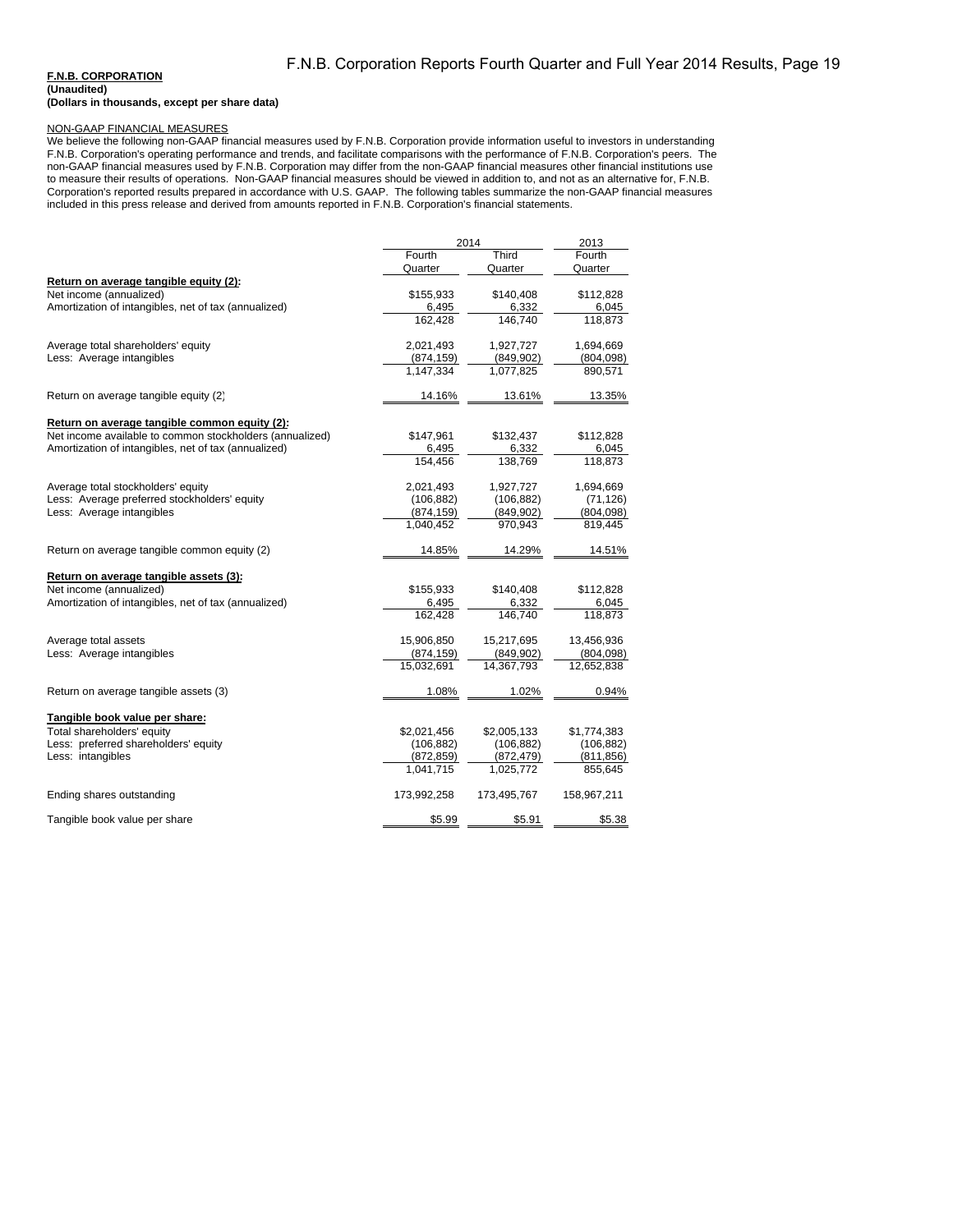#### **F.N.B. CORPORATION (Unaudited)**

**(Dollars in thousands, except per share data)**

|                                                          | For the Year Ended<br>December 31. |             |  |
|----------------------------------------------------------|------------------------------------|-------------|--|
|                                                          | 2014                               | 2013        |  |
| Return on average tangible equity (2):                   |                                    |             |  |
| Net income (annualized)                                  | \$144,050                          | \$117,804   |  |
| Amortization of intangibles, net of tax (annualized)     | 6,316                              | 5,465       |  |
|                                                          | 150.366                            | 123.269     |  |
| Average total shareholders' equity                       | 1,920,440                          | 1,514,471   |  |
| Less: Average intangibles                                | (849, 934)                         | (752, 894)  |  |
|                                                          | 1,070,506                          | 761,577     |  |
| Return on average tangible equity (2)                    | 14.05%                             | 16.19%      |  |
| Return on average tangible common equity (2):            |                                    |             |  |
| Net income available to common stockholders (annualized) | \$135,698                          | \$117,804   |  |
| Amortization of intangibles, net of tax (annualized)     | 6,316                              | 5,465       |  |
|                                                          | 142.014                            | 123,269     |  |
| Average total stockholders' equity                       | 1,920,440                          | 1,514,471   |  |
| Less: Average preferred stockholders' equity             | (106, 882)                         | (17, 928)   |  |
| Less: Average intangibles                                | (849,934)                          | (752,894)   |  |
|                                                          | 963.624                            | 743,649     |  |
| Return on average tangible common equity (2)             | 14.74%                             | 16.58%      |  |
| Return on average tangible assets (3):                   |                                    |             |  |
| Net income (annualized)                                  | \$144,050                          | \$117,804   |  |
| Amortization of intangibles, net of tax (annualized)     | 6,316                              | 5,465       |  |
|                                                          | 150,366                            | 123,269     |  |
| Average total assets                                     | 14,962,140                         | 12,640,685  |  |
| Less: Average intangibles                                | (849, 934)                         | (752, 894)  |  |
|                                                          | 14,112,206                         | 11,887,791  |  |
| Return on average tangible assets (3)                    | 1.07%                              | 1.04%       |  |
| Tangible book value per share:                           |                                    |             |  |
| Total shareholders' equity                               | \$2,021,456                        | \$1,774,383 |  |
| Less: preferred shareholders' equity                     | (106, 882)                         | (106, 882)  |  |
| Less: intangibles                                        | (872, 859)                         | (811, 856)  |  |
|                                                          | 1,041,715                          | 855,645     |  |
| Ending shares outstanding                                | 173,992,258                        | 158,967,211 |  |
| Tangible book value per share                            | \$5.99                             | \$5.38      |  |